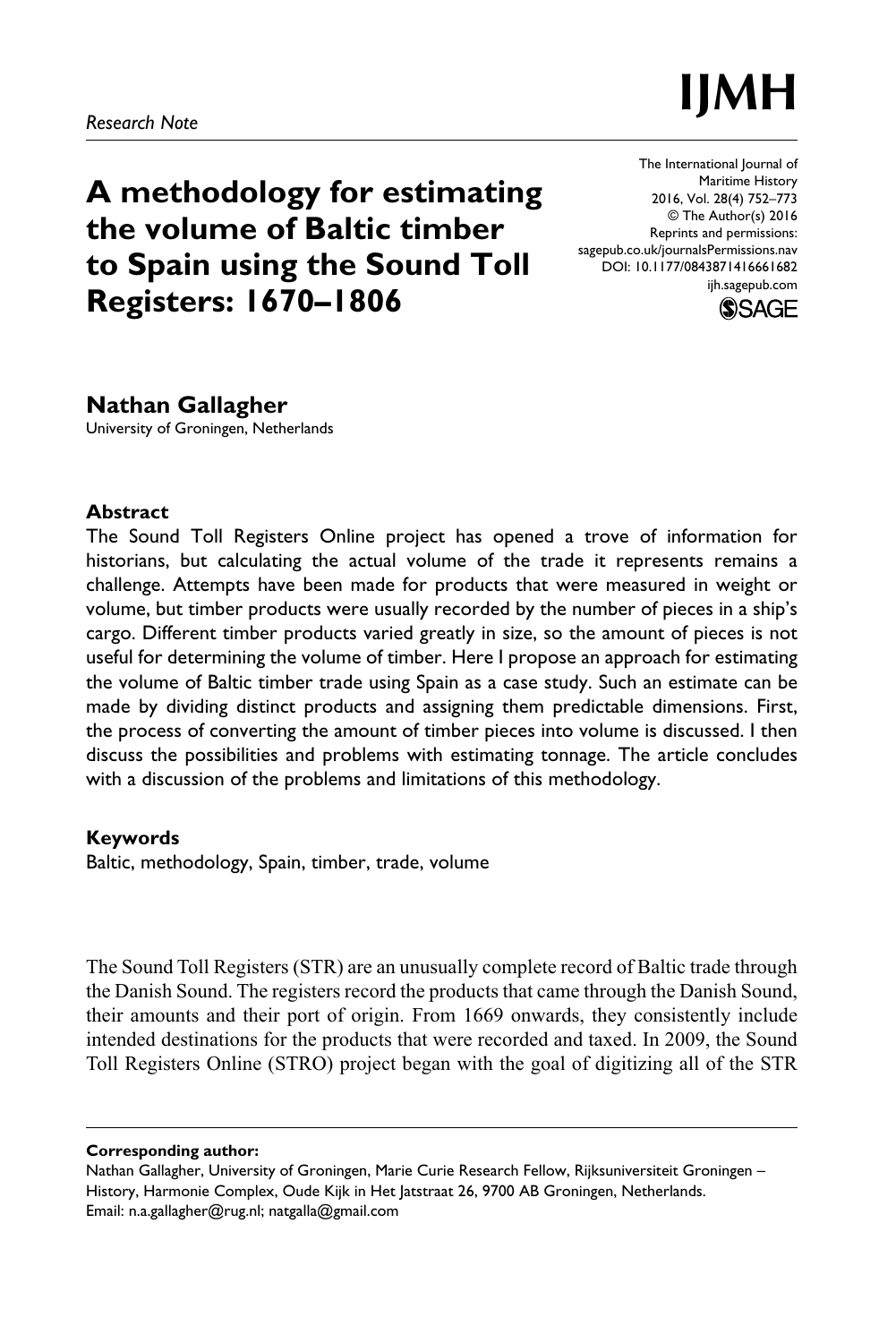records into an online database.1 At the time of writing, the project is expected to be complete in 2017, but currently all records have been digitized from 1634–1857. The data are freely available to anyone interested.

This has opened up remarkable possibilities for historians to analyse the trade data from the STR. However, because the STRO was transcribed directly from the source without changes to the original spelling, individual places and products in the database may have hundreds of different spellings. Furthermore, measurement systems varied from port to port during the time period covered in the STR. Therefore assessing the actual volume of Baltic trade remains a challenge. Werner Scheltjens has offered a convincing methodology for converting the products measured in volumes or weights to metric values, but timber products require a different methodological approach since they were most often recorded in the amount of pieces that were carried in a cargo.2

Given that different timber products varied greatly in size, the number of pieces is not useful for determining the volume of timber transported via the Danish Sound. Here I propose an approach for estimating the volume of the Baltic timber trade using Spain as a case study. At first glance, it seems like forming a convincing estimation of the volume of timber products through the Danish Sound would be an impossible task. However, I argue here that it is not only possible but can be done with a fair degree of confidence. First, I outline the process of identifying the relevant products. Next, the method for converting these from pieces to volume is outlined. I then discuss the possibilities and problems with estimating tonnage. The article concludes with the problems and limitations of the proposed methodology.

This methodology was developed in the course of researching timber imports to Spain for shipbuilding during the early modern era. Although the STRO covers a time period reaching back to the sixteenth century, the study begins in the 1670s, as this was the first complete decade with recorded destinations. It continues through to the first decade of the nineteenth century. This is a convenient cut-off point since Baltic imports to Spain ceased from 1807 to 1809, due to the Napoleonic Wars.

Shipbuilding was so essential to the security and maintenance of early modern Spain's world empire that legal efforts were taken to protect Spanish forest resources for shipbuilding as early as the 1540s.3 We know that Spain utilized its own forests as much as possible and prioritized protecting their longevity, but also displaced a significant amount of shipbuilding to the Americas and began importing timber from northern Europe as early as the sixteenth century.

<sup>1.</sup> University of Groningen (RUG) and Tresoar, *Sound Toll Registers Online*, [http://www.sound](http://www.soundtoll.nl/)[toll.nl/](http://www.soundtoll.nl/) [accessed 8 February 2015]. For more information on the Sound Toll Registers Online project see Erik Gøbel, 'The Sound Toll Registers Online Project, 1497–1857', *International Journal of Maritime History*, 22 (2010), 305–324. All analysis of Sound Toll Registers data comes from Sound Toll Registers Online.

<sup>2.</sup> Werner Scheltjens, 'The Volume of Dutch Baltic Shipping at the End of the Eighteenth Century: A New Estimation Based on the Danish Sound Toll Registers', *Scripta Mercaturae*, 43, No. 1 (2009), 83.

<sup>3.</sup> John T. Wing, 'Keeping Spain Afloat: State Forestry and Imperial Defense in the Sixteenth Century', *Environmental History*, 17, No. 1 (2012), 116–45.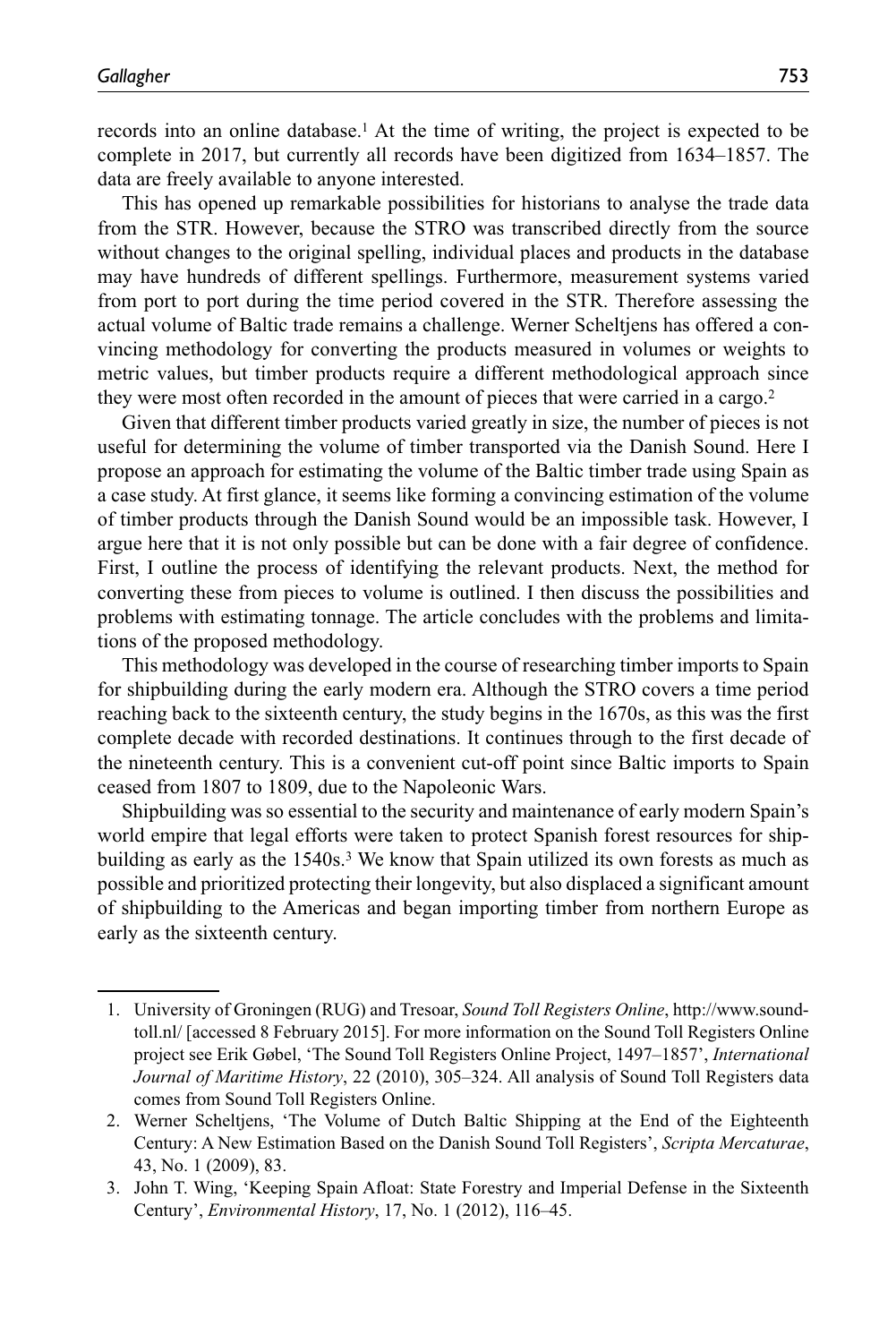By the end of the medieval era and the beginning of the early modern era, forest resources were in high demand by a growing population. Forests were cleared for agriculture, and harvested for fuel, construction materials, food, cordage, and many other purposes. According to John Wing, deforestation became a concern, but the nature of Spanish forest management in the early modern period was political rather than ecological. Clearing of forests for agriculture and use of wood for fuel were the primary reasons for deforestation, rather than shipbuilding or construction, yet 'naval interests were behind the growing amount of forest legislation'.4 Early forest regulation was aimed at solving municipal common law abuses, but throughout the sixteenth century this shifted to 'meeting the needs of naval shipbuilders by regulating the use of forest space and tree species best suited for naval access and use'.<sup>5</sup> In this way, the government 'increasingly centralized control over timber access'.6

Spain's shipbuilding industry experienced a serious depression in the seventeenth century in spite of forest protection measures. Past dialogues have focused heavily on trying to determine the cause of this decline and Spain's increased dependence on northern timber throughout the seventeenth century. For example, Abbott Payson Usher suggested that it was Spain's failure to keep up with contemporary shipbuilding technologies that lead to the industry's decline, whereas Lawrence Clayton cites an increase in shipbuilding costs and a shortage of labour rather than forest resources.7 Regina Grafe rejected assumptions of a supply shortage, stating, 'it is obvious that the massive arrival of northern European vessels in Spain had less to do with bottlenecks [in timber supply] and more with changing global trading patterns'.8

The suffering shipbuilding industry experienced a revival under the Bourbon dynasty in the eighteenth century, and forest protection measures became better defined and easier to enforce. Most notably, a series of *ordenanzas* passed in 1748 protected all forests within 25 leagues (139 km) of the sea and navigable rivers for the Royal Navy.<sup>9</sup> By 1783, Spain had the second largest navy in the world, after Great Britain.10 Wing attributes this recovery in part to an effective system of forest management, but it certainly would not have been possible without the help of foreign resources.<sup>11</sup> Still, the severity of Spain's 'dependence' on Baltic timber has so far been accepted by historians rather than critically examined.

11. Wing, *Roots of Empire*, 7.

<sup>4.</sup> John T. Wing, *Roots of Empire: Forests and State Power in Early Modern Spain, c. 1500– 1750* (Leiden, 2015), 28.

<sup>5.</sup> Wing, *Roots of Empire*, 41.

<sup>6.</sup> Wing, *Roots of Empire*, 45.

<sup>7.</sup> Abbott Payson Usher, 'Spanish Ships and Shipping in the Sixteenth and Seventeenth Centuries', in A. P. Usher, ed., *Facts and Factors in Economic History* (Cambridge, MA, 1932), 198. Lawrence Clayton, 'Ships and Empire: The Case of Spain', *Mariner's Mirror*, 62 (1976), 244–5.

<sup>8.</sup> Regina Grafe, 'The Strange Tale of the Decline of Spanish Shipping', in Richard W. Unger, ed., *Shipping and Economic Growth, 1350–1850* (Leiden and Boston, 2011), 94.

<sup>9.</sup> Wing, *Roots of Empire*, 45.

<sup>10.</sup> Wing, *Roots of Empire*, 7.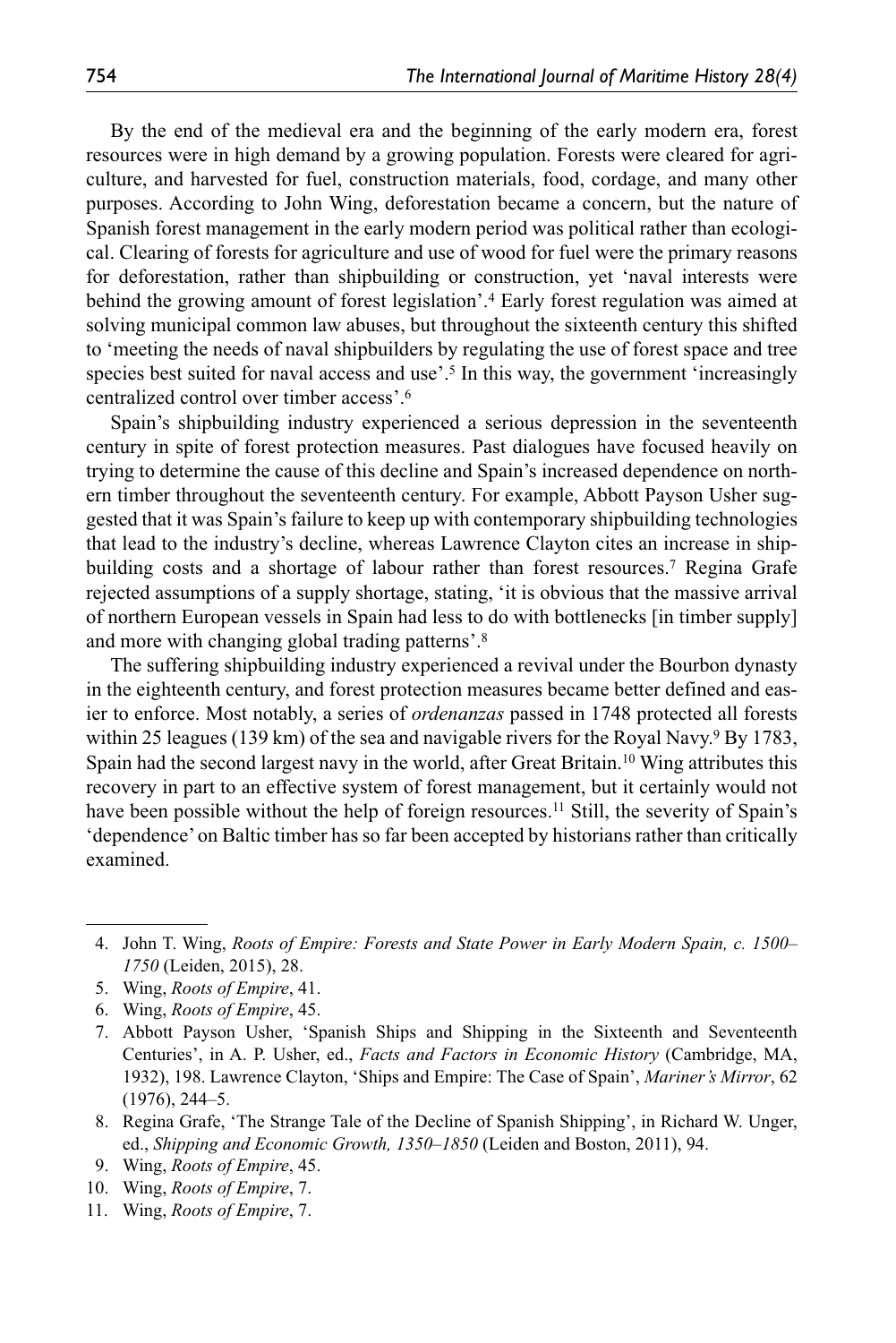Such an investigation can provide clues about the state of local timber supply in Iberia or the consequences of Spain's forest protection laws. It is necessary to identify trends in timber imports in order to evaluate the extent of Spain's dependence on Baltic timber and see when any major changes occurred. The STRO is an excellent resource for beginning to answer these questions, but first there has to be a meaningful way to express the volume of the timber trade it contains.

Timber products related to shipbuilding were of particular interest to this study, but the intended purpose of a product is rarely specified in the STR. Because of this, there is no easy conclusion to the exact amount of Baltic timber that went toward shipbuilding. There is a small subset we can be sure about, and a subset that was likely not for shipbuilding, but the majority is ambiguous. Therefore, all timber products were considered in this study rather than just timber that was explicitly for ships.

### **Product identification**

The first step towards determining the volume of timber is to identify and separate distinguishable products. Nina Bang categorized most timber products for her tabulation of the STR, so her lists were useful for identifying relevant products. As Hans Christian Johansen explains, these products were most often classified as balks (*bjælker*), planks (*planker*), boards (*brædder*), deals (*dehler*), laths (*lægter*), and cask staves (*staver*).12 Other common timber products in the STR include masts (*master*), spars (*spirrer*), wainscot (*vognskud*), clapboards (*klapholt*), rafters (*sparrer*), handspikes (*haandspiger*), boat-hook shafts (*baadshagestager*), and ledges for ships (*ribber*). Various other processed or semi-processed products such as compass timber (*krumholt*), knees (*knæer*), French wood (*fransholt* or *franstræ*), oars (*årer*), and pumps (*pompe* or *pompetrær*) also appear in the registers, but with much less frequency. Of course, unprocessed timber (*tømmer, holt, trae*) was also transported from the Baltic.13 Lutz Volmer et al.'s *Glossary of Prehistoric and Historic Timber Buildings* and Richard Steffy's *Wooden Shipbuilding and the Interpretation of Shipwrecks* were helpful for understanding how some of these products were defined and the purposes for which they were used.14

Rectangular products such as planks, boards, and deals had conventional widths and thicknesses, and staves came in various sizes based on the type of cask they were meant to construct. Masts and spars were often measured by their circumference, from which one can derive a length based on the conventions of historic shipbuilding. Even the dimensions of squared timber can be predicted to some degree based on how it was named.

<sup>12.</sup> Hans Christian Johansen, *Shipping and Trade Between the Baltic and Western Europe* (Odense, 1983), 108.

<sup>13.</sup> The Danish word *tømmer* translates to lumber, while *tommer*, the plural for the *tomme*, translates to inches, which was a measurement often used with timber products. Context is very important when dealing with these terms since the Danish ' $\varnothing$ ' is often transcribed as 'o' in the STRO.

<sup>14.</sup> Lutz Volmer, W. Haio Zimmermann and Emma Bentz, *Glossary of Prehistoric and Historic Timber Buildings* (Rahden, 2012); Richard Steffy, *Wooden Ship Building and the Interpretation of Shipwrecks* (College Station, TX, 1994).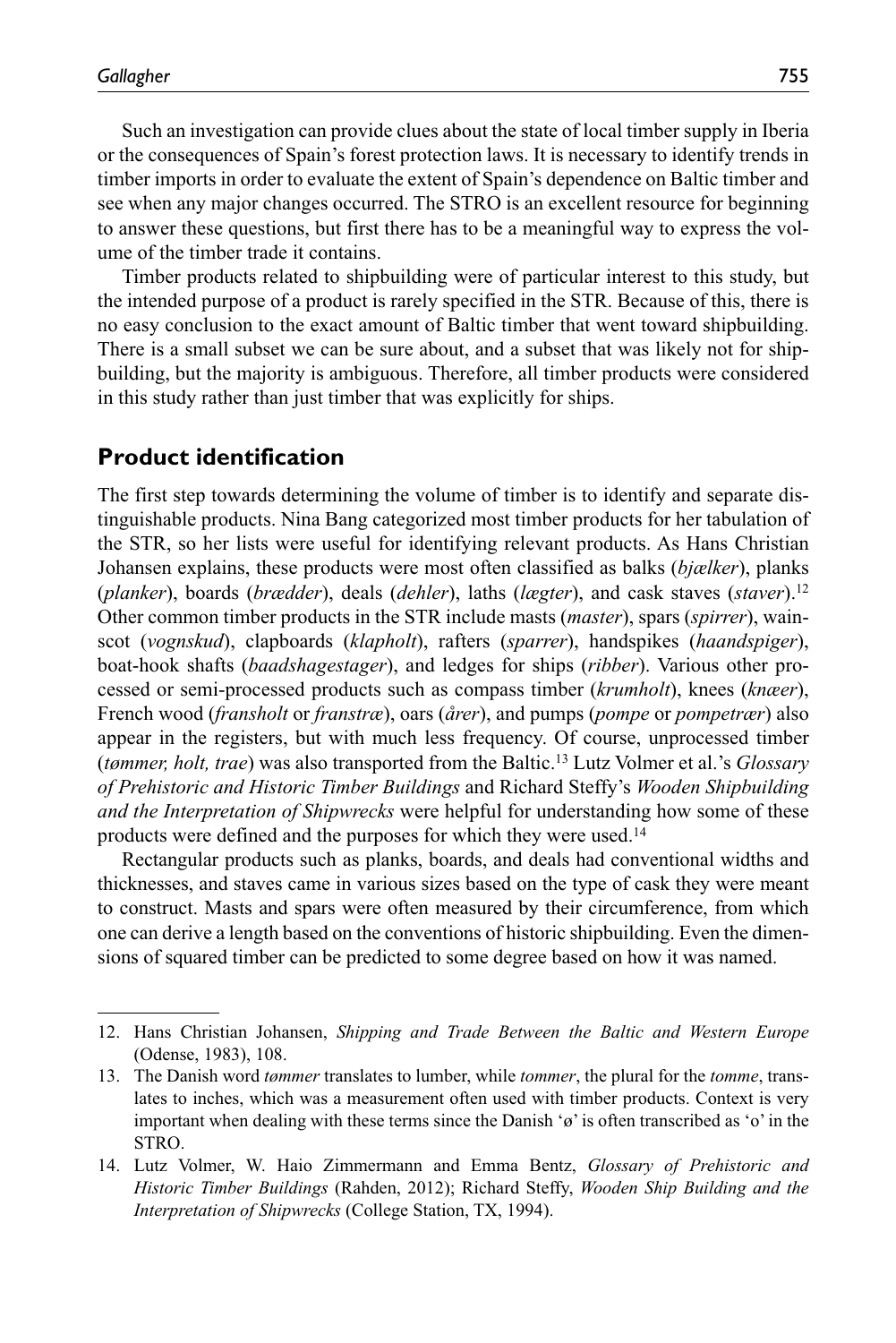Many of these products were sporadically given a measurement in the source that determined how they were taxed. For example, the length was sometimes specified with boards, planks, and deals. Circumferences were sometimes specified for masts and spars, and thicknesses for squared timber such as balks and rafters. However, with many of these products a dimension was not given, and they were simply listed generically. Some products, such as boards and deals, had an 'ordinary' or standard version with defined dimensions, so when they are not specified in the source, they can be assumed to fit this standard. 'Typical' dimensions for products that did not have a standard are more conjectural, but can be determined with some confidence by taking averages from those products which are given a specified dimension, weighted to the amount of times that specification occurs, or by using contemporary trade lexicons that state how dimensions affected the taxation rate.

A great obstacle to grouping these products in the STRO database is the multitude of spellings that occur in the source. In order to solve this issue, a standardization process called 'coding' was used. Ports of destination were first indexed in a separate table with each unique spelling. They were then given a numerical code if the destination was located in Spain or Portugal. This task was eased greatly by the standardized place names created by George Welling as an ongoing process to standardize the ports that appear in the STR. The few ports that were not yet standardized by Welling were also given a numerical code. Once these destinations were successfully coded and connected back to main cargoes (*Ladingen*) table, it was possible to use the code value to isolate only those passages that went to the Iberian Peninsula. This greatly reduced the amount of product spellings that had to be coded as the cargoes that went directly to Portugal or Spain represent about four per cent of all westbound loads in the entire STRO database.

Commodities and their unique spellings that occurred in the STRO were also indexed with the amount of times that they occur. In the entire STRO database 198,421 different spellings of products occur. The same product was often spelled in many different ways in the registers, which makes it nearly impossible to search specific products with confidence. However, since those records to the Iberian Peninsula were isolated, it was possible to filter for only the relevant cargoes. This subset yields a much more manageable list of 6372 product spellings. All products destined for Iberia were coded, rather than limiting this to those that fell within the target set of dates, in case the date range was to be changed for any reason. Starting with the most commonly occurring products, and later switching to an alphabetical approach, timber products were given a numerical code in order to standardize them. This yielded 3061 timber product spellings, each of which was given a three-digit code and a standardized English name to identify the type of product that they represented.

This creates a flexible system of categorization based on the needs of the researcher. The products are identified by a number and corresponding name rather than hundreds of unique spellings, and the first number in the three-digit code allows the products to be given a 'level', or 'class'. In this case values 100–199 are timber products that are directly related to shipbuilding, 200–299 are timber products that could be applied to shipbuilding, but also have other uses, and 300–399 are timber products that were not likely to be used in shipbuilding. Not all possible numbers were used to identify a product, so this system allows the easy addition of categories in case a new product should be added or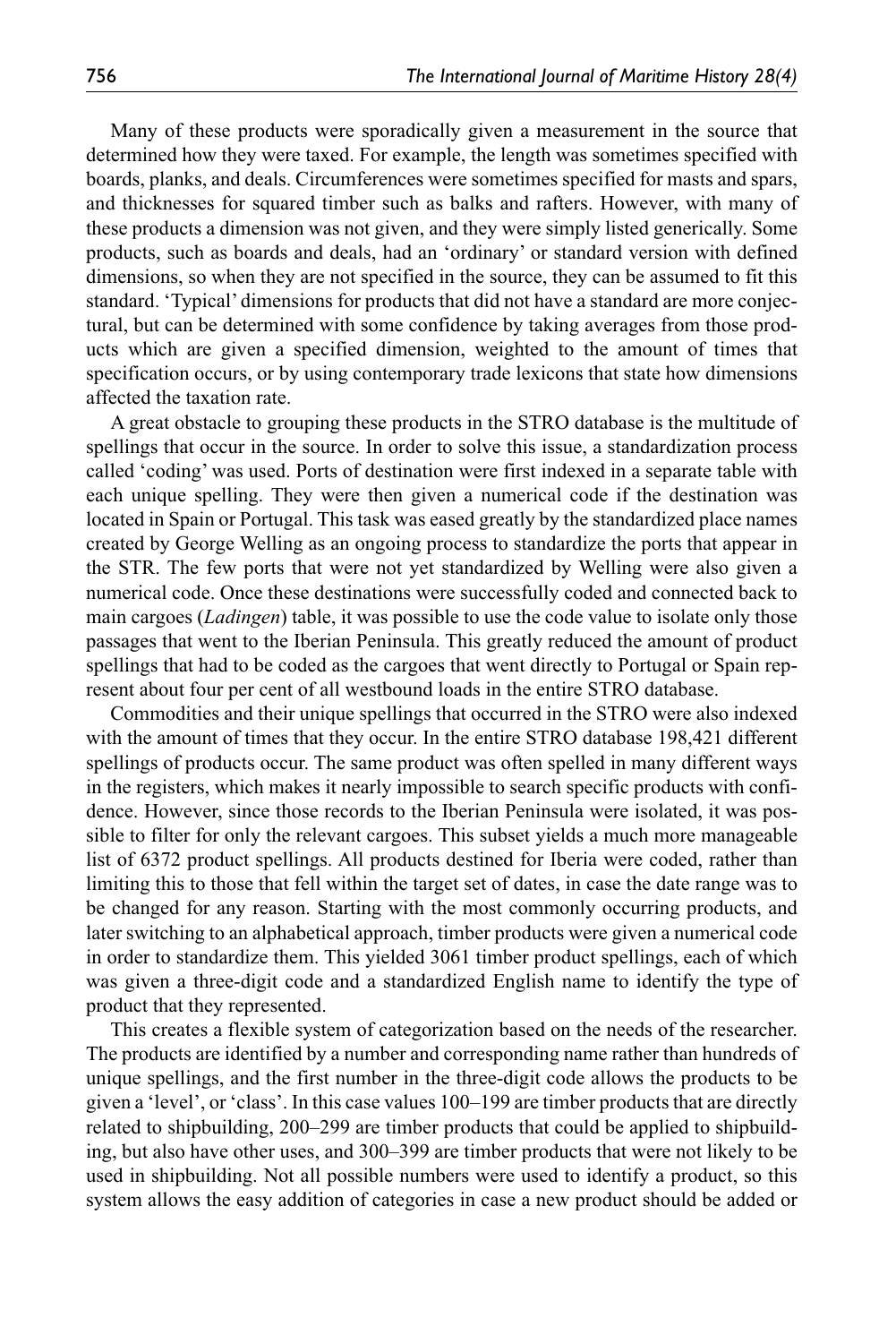it is decided that one type of product should be separated from another. For example, bowsprits (*bugsprit*) could easily be separated from masts, and therefore counted separately and given their own dimensions for calculating volume (discussed below). Some products that were initially identified were filtered out once the date range was chosen for this study. From this point, only products that occurred between 1670 and 1806 are discussed. A complete list of the products considered in this study is included in an appendix to this article.

Initial analysis after product identification shows that timber was one of the most significant imports from the Baltic. Of 21,781 cargoes destined for Spain via the Danish Sound from 1670 to 1806, 9622 (44 per cent) were classified as some kind of timber product. Other significant types of products included flax (about 11 per cent), wheat (about eight per cent), iron (about seven per cent), hemp (about six per cent), tar and pitch (about three per cent), canvas and sailcloth (about two per cent), and wax (about two per cent). It is clear that timber was significant, but since there were many different kinds of timber products specified in the STR, counting them by individual cargoes in this way could be misleading. For example, timber on a ship may consist of boards, planks, masts, spars, and barrel staves, which were all recorded separately, while all the tar on board was simply recorded as one cargo of tar. This is another reason why a reliable volume estimate is important when considering timber in relation to other products.

### **Calculating products in pieces**

The second step toward arriving at volume is to calculate the number of pieces of each product. Most timber products were recorded by the number of pieces carried on board a ship, but this took several common denominations such as pieces (*stuk*, one), dozen (*tylter, dusin*, 12), schock (*skok*, 60), hundred (*hunderd, centner*, 120), and ring (240).15 As such, the spellings of these denominations were first isolated by those that were relevant to Iberia, and then given their numerical equivalent in a separate field (one for piece, 12 for dozen, etc.). At that point, it was possible to multiply the number in the source by its numerical factor, such that one dozen would yield 12 pieces, rather than one.

At this point there were still two main problems. First, many products were not given a denomination in the source, and therefore the amount did not have anything to be multiplied by. In these cases, it is logical to assume that the amount given is simply the total number of pieces (i.e. a factor of one) but ideally this should have some sort of check, since there might be a 'default' value for some products, if they are always measured in dozens for example. Second, some numbers have the potential to be very far off the true value, typically due to recording errors when the source was transcribed. Again, this requires some kind of check.

<sup>15.</sup> Horace Doursther, *Dictionnaire universel des poids et mesures anciens et modernes* (Brussels, 1840), 95, 132, 402 and 465. There are several possible denominations for 'cent' or '*hundert*', which are partially dependent on port of origin and partially on the product that is measured. The most common denomination is 120 (two *skok* or ten dozen). This is assumed to be the most likely denomination for timber products. In the dataset for this article, this measurement was only used with cask staves.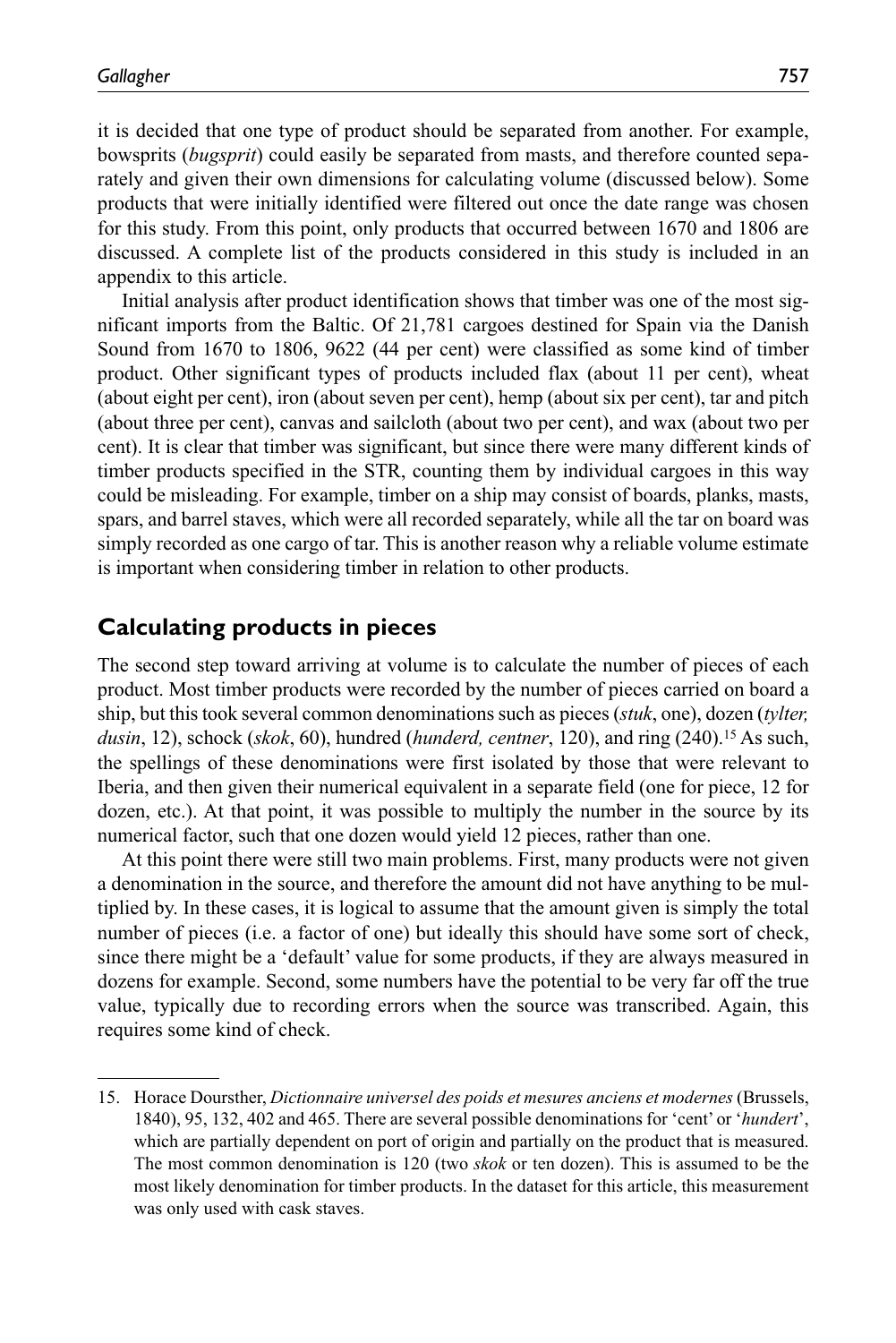A good check for both of these issues comes from calculating how much tax was paid per piece of a product. This is possible since each cargo was taxed individually in most cases. *Rigsdaler* and skilling values were converted to a combined decimal value of *rigsdaler* and added together to obtain the tax per load. This total was then divided by the number of pieces to arrive at the tax per piece. These numbers turn out to be very consistent for different products, and thus is it easy to spot outliers. If the tax per piece is suspiciously high, it is likely that product amount is too low, and if the tax per piece is extremely low, it shows that the product amount is too high. High product quantities are especially important to find because they can throw off the volume estimate considerably.

When checked against the source on the STRO website, it is often clear right away what the problem is. Typically, either the number or the measurement was transcribed incorrectly, causing the amount to have an extra digit or resulting in multiplication by a factor of 60 instead of one. Transcriptions errors like this are rare (only 15 records needed to be adjusted in this way for cargoes destined for Spain from 1670 to 1806), but they can have a significant impact on final results. Corrected values were recorded and updated in the coded cargoes table rather than the original. In this way, the original data remained undisturbed.

For those products that did not have a numerical factor to begin with, a separate field was added as an estimate, which can be multiplied by the amount in the source. This allows easy experimentation without disrupting the given numbers. As suspected, when a numerical factor is absent, it implies the product amount is given in individual pieces. In other words, multiplying the amount by one returns the expected tax value per piece in almost every case.

Timber products in the STRO were occasionally specified by weight, volume, value, or some other measurement, such as length or thickness. This is almost certainly an input error in all cases where products are given a length or thickness as their amount value. For example, if the product should have been entered as '6 allen bræder', it was instead entered with '6' as the amount, '*allen*' as the *maat* or measure, and '*bræder*' as the product name. Staves are subject to the same kind of error, since the type of stave (pipe, hogshead, barrel, etc.) may have been entered as the *maat* rather than as part of the product name. These types of errors cannot easily be corrected in bulk since an amount or measurement might have been left out. Therefore they should either be checked in the original scan of the STR record or discarded.

In other cases, products that were normally recorded in pieces were given a weight. The most commonly occurring weight in this case is *skippund*. This often occurs with deals, a product that was commonly recorded in pieces or *skok*. Using a few samples, the *skippund* value was converted to metric tonnes, and turned out to be unfeasibly heavy. This is another type of input error where the symbol for *stykker* (pieces) was mistaken for the symbol for *skippund*.

Once totals were calculated, there were only 112 timber loads out of 9639 (1.16%) in the relevant dataset without a number of pieces because the amount given was a volume or weight value, or, in some rare cases, an amount was not given at all. These records were checked individually in the source. Of these, 46 were easily correctable, 30 were recorded in *rigsdaler* values (see below), and 36 were discarded due to difficulty in reading or interpreting the source.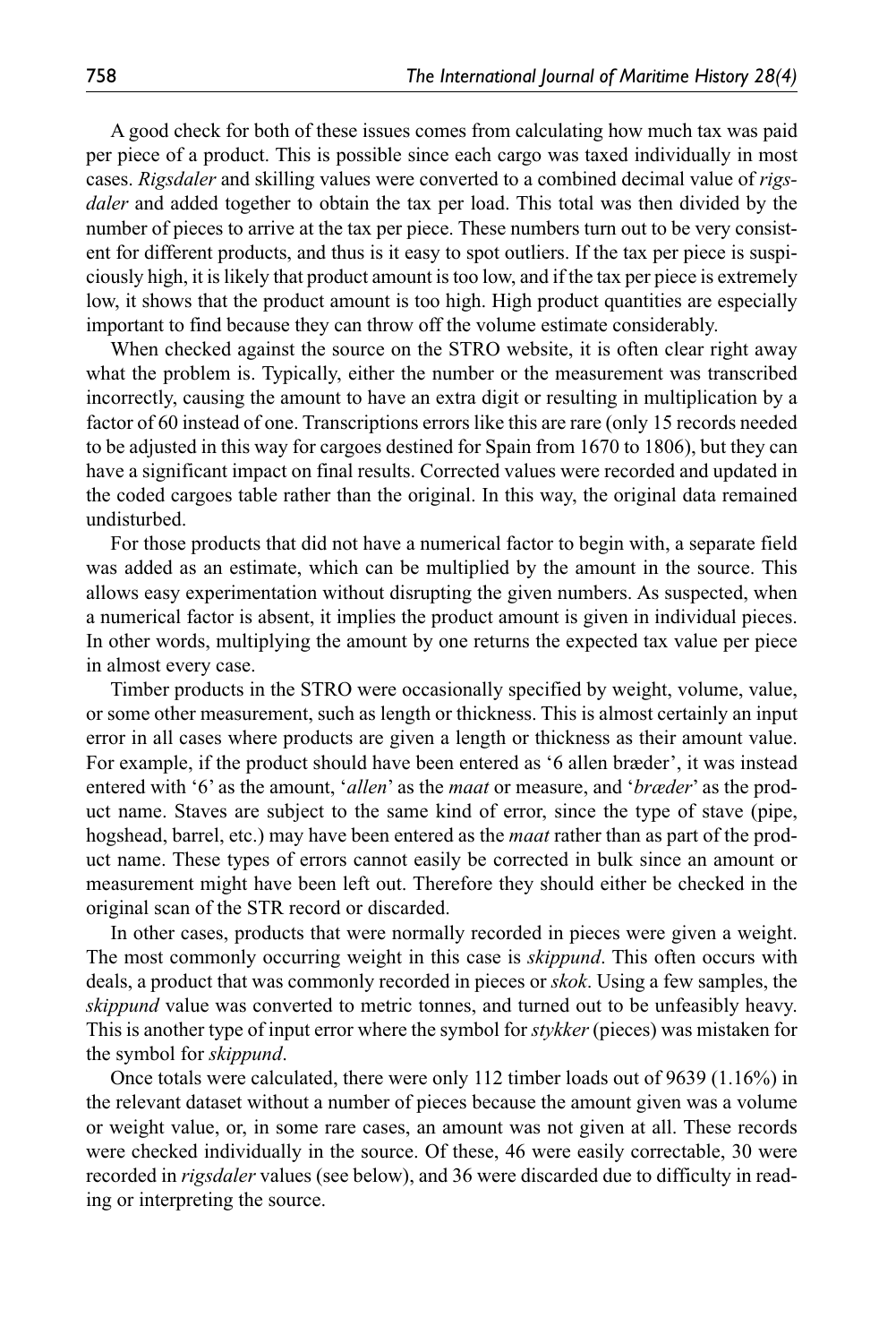Unprocessed timber, simply recorded as *tømmer, holt*, or *trae* with no additional explanation, was often given with a *rigsdaler* value rather than a count. These records represent a very small percentage (0.3%) of the dataset of cargoes to Spain from 1670 to 1806, but were deemed too important to discard since some of them were specifically for shipbuilding. Werner Scheltjens suggested an estimate of 56.8 kg per *skilling* or 2727.7 kg per *rigsdaler* for products expressed in *rigsdaler*. 16 While this returns a feasible weight for some timber products, it is far too high for others. It is likely that the best indication for the volume of these records would come from additional research on timber prices in archives, but this was not deemed worth the investment of time for such a small number of records. As such, a different approach was taken by dividing the tax per load of raw timber recorded in *rigsdaler* values by the average tax per piece of raw timber recorded in pieces, yielding an estimate of how many pieces the load contained.

#### **Calculating volumes of timber products**

With the destination ports and timber products coded and total pieces calculated, it is easy to query the database to determine how many pieces of each product where shipped to Spain by year, decade, or any other measure of time. Products were assigned dimensions in order to calculate the cubic metres one piece occupied. This value was then multiplied by the number of pieces to arrive at the total volume for that particular product.

Three main approaches were used to arrive at a feasible volume for a piece of a given timber product. The first was using primary and secondary documents that discuss the size of these types of products. It is essential to examine primary sources to see how these products were understood in the context of Baltic trade. The most useful kinds of sources for this purpose are contemporary marine and trade lexicons, which define these products to varying degrees. Examples include the English *London Commercial Dictionary* (1816), the Danish *Chronologisk Register over de Kongelige Forordninger og aabne Breve* (1844), and the *Dansk Marine Ordbog* (1839).17 Horace Doursther's *Dictionnaire universel des poids et mesures anciens et modernes* (1840), is invaluable for converting the multitude of regional measurement units into their metric equivalents.18 Secondary examples include Hans Christian Johansen's *Shipping and Trade Between the Baltic and Western Europe*, and Lutz Volmer et al.'s *Glossary of Prehistoric and Historic Timber Buildings*, which tell how these different products were classified and what dimensions were expected for them.19

The second method is to use a weighted average of given measurements in the Sound Toll Registers. This is useful when a product's dimensions are highly variable, but often specified, such as with the length of boards or the circumference of masts.

<sup>16.</sup> Scheltjens, 'Volume of Dutch Baltic Shipping', 103.

<sup>17.</sup> William Anderson, *London Commercial Dictionary* (London, 1816); Jacob Schou, *Chronologisk Register over de Kongelige Forordninger og aabne Breve* (Copenhagen, 1844); Carl L. Harboe, *Dansk Marine Ordbog* (Copenhagen, 1839).

<sup>18.</sup> See note 15.

<sup>19.</sup> Johansen, *Shipping and Trade*; and Volmer et al., *Glossary of Prehistoric and Historic Timber Buildings*.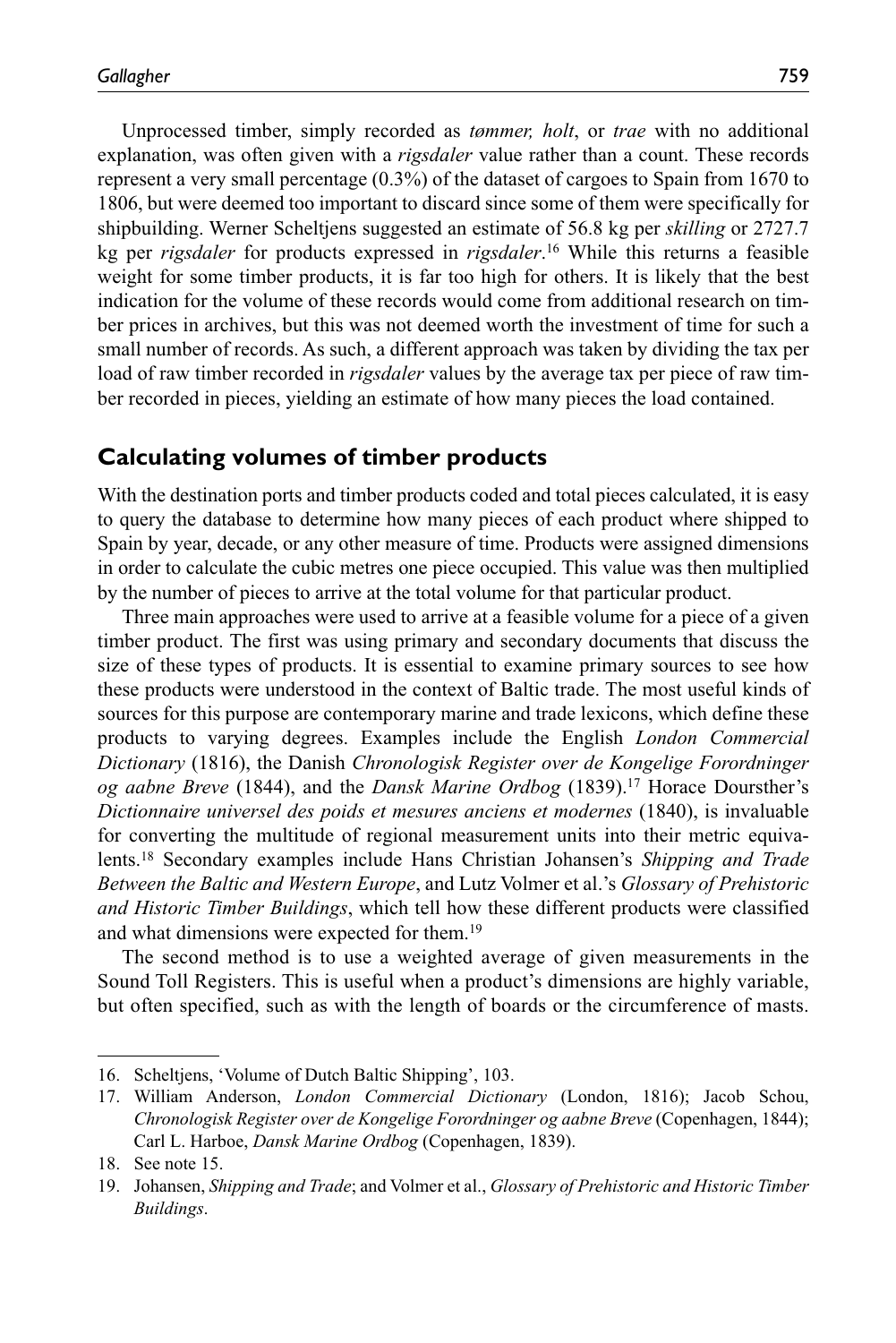Once dimensions have been determined with confidence, it is possible to work these into the coded database in order to query volume.

The third approach is to use archaeological evidence to support feasible dimensions for a product when one dimension is missing or highly variable. These methods were helpful in checking standard dimensions for planks and staves.

# *I*

Planks, boards, and deals are similar products but imply different dimensions. Planks were the thickest and strongest of the three. According to Hans Christian Johansen, planks 'had very large dimensions but were sawn through length-wise into a rectangular cross-section, they were over  $1\frac{3}{4}$  inches (0.046m) thick, over 11 inches (0.279m) wide and 12–24′ (3.66–7.32 m) long'.20 The *London Commercial Dictionary* confirmed that planks were 'Thick strong boards, cut from various kinds of wood, especially oak, pine, and fir. Planks are usually of the thickness of from one inch (0.025 m) to four (0.102 m)'.21 The *Dansk Marine Ordbog* was more specific, defining planks as having a thickness between two and four *tomme* (0.053–0.105 m).22 Planks thicker than four inches (0.102 m) were classified by the English as 'thick-stuff', which were called *bohler* or *bielkeplanker* in Danish.23

The dimensions given in these sources still leave a wide range for what to consider a 'typical' plank. The most sensible place to start is by taking the middle measurement from the ranges provided. This would yield a plank that is 0.073 m thick, 0.279 m wide, and 5.5 m long based on the English range and 0.079 m thick, 0.288 m wide, and 5.57 m long based on the Danish range. For thickness and width, the best solution is to take an average of the English and Danish measurements. However, planks were sometimes specified by length in the STR, and calculating the weighted average of these lengths yields 5.3 metres, so this is the plank length that is used in the estimate. So, the estimated plank is 5.3 m long, 0.284 m wide, and 0.076 m thick, or 0.114  $\text{m}^3$ . The same measurements were used for ship's planks.

A check for the plank estimate is a case study of the flute-ship *Anna Maria* of Stockholm. This ship was carrying 1360 kg of copper plate, 116,239.33 kg of bar iron, 924.8 kg of steel, and 848 dozen sawn pine planks when it was wrecked in the Baltic in 1709.24 Since the mass of the cargo is known, except for the planks, it offers an excellent opportunity to check the volume and mass estimate for planks. The ship had a capacity of 274 Swedish lasts, or 657.6 tonnes. The non-timber cargo weighed a total of 118.53 tonnes, leaving a remainder of 539.07 tonnes of capacity for the planks.25 Using a density

<sup>20.</sup> Johansen, *Shipping and Trade*, 108.

<sup>21.</sup> Anderson, *London Commercial Dictionary*, 590.

<sup>22.</sup> Harboe, *Dansk Marine Ordbog*, 312.

<sup>23.</sup> Robert Albion, *Forests and Sea Power* (Cambridge, MA, 1926), 9–10; Thomas Mortimer, *A General Commercial Dictionary* (London, 1823), 750.

<sup>24.</sup> Christian Ahlström, *Looking for Leads* (Helsinki, 1997), 106–7.

<sup>25.</sup> Ahlström, *Looking for Leads*, 106–7.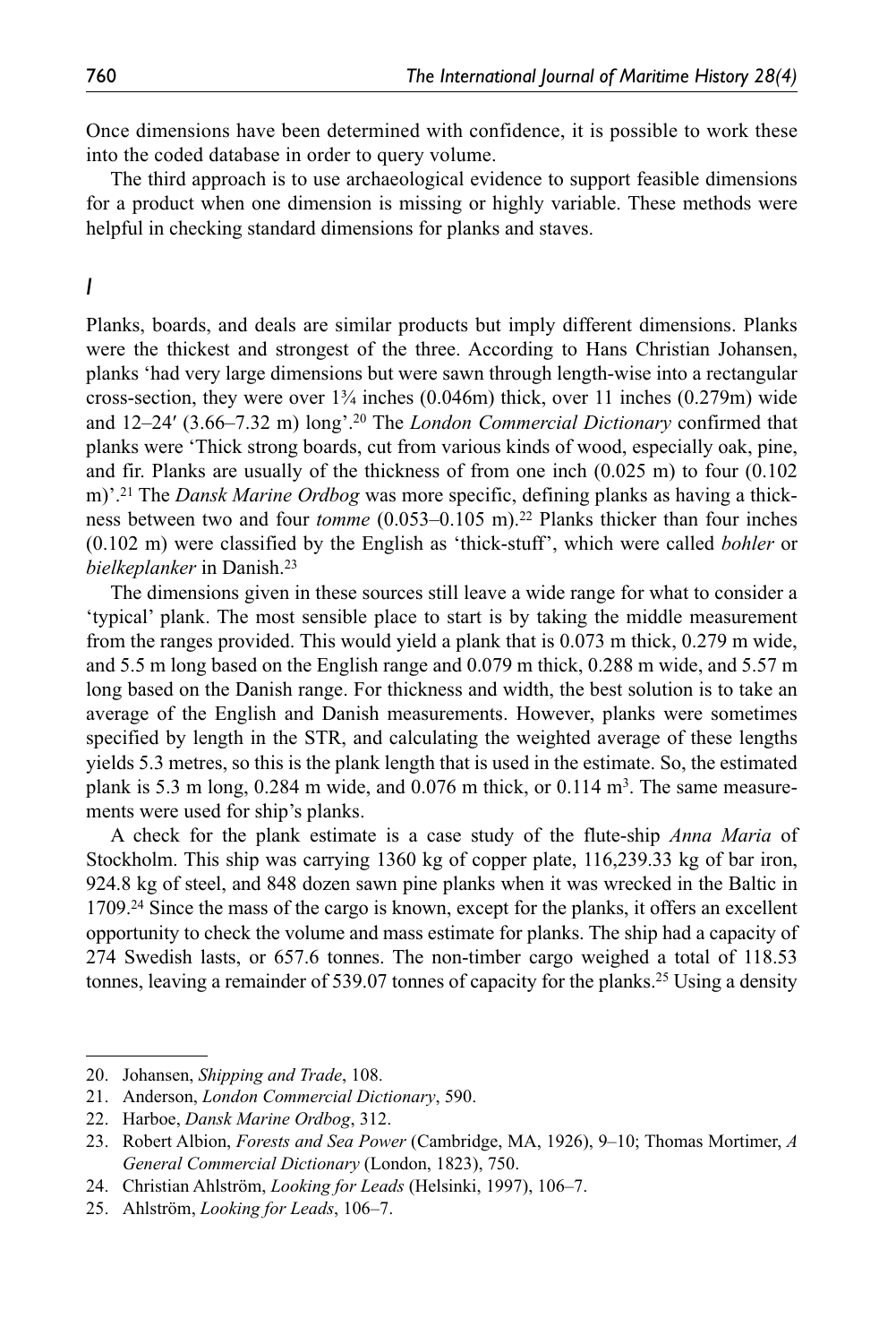range of  $550-600 \text{ kg/m}^3$  for Scots Pine, this means that the planks averaged  $0.088-0.096$  $m<sup>3</sup>$  in volume.<sup>26</sup> This is smaller than the volume estimate used (0.114 m<sup>3</sup>), but it certainly fits comfortably within the ranges previously described and shows that the estimate is

feasible. The same measurements were used for thick-stuff as planks, except for the thickness. These types of thick planks were favoured for certain parts of the planking on ships, including the wales and clamps, so the average of the range of thicknesses for wales specified in the *Dansk Marine Ordbog* was used as the thickness for thick-stuff.27 This yields a thickness of 0.137 m, which is reasonably about twice that of a typical plank. Therefore the final estimated measurements for thick-stuff and wales are 5.3 m long, 0.284 m wide and 0.137 m thick, or 0.206 m3.

Like planks, boards also had variable dimensions, but there was also an expected standard. According to Johansen, boards were 'usually 1–2 inches (0.025–0.0508 m) thick, 12–15 inches (0.254–0.381 m) wide, and 12–15′ (3.66–4.572 m) long'.28 However, the *Dansk Marine Ordbog* specified that boards were never more than 1 *tomme* (0.026 m) thick. For lack of better evidence, the averages of Johansen's ranges were used to represent length and width of an ordinary board, resulting in a board that is 4.115 m long, 0.343 m wide, and 0.026 m thick. When boards were not listed with a measurement they were assumed to be ordinary. Boards with specified lengths that were sent to Iberia were an average of 4.896 m long, so this is the measurement that was used for boards of specified length. This results in a standard board of  $0.037 \text{ m}^3$  and specified boards of  $0.044 \text{ m}^3$ .

Deals came in various standards, but were also occasionally specified by length. The most common type of deal was either unspecified or 'ordinary'. According to Johansen, these were 'about the size of Swedish boards'.29 The *London Commercial Dictionary* described a 'Russian standard deal' of 3.66 m long, 0.279 m wide, and 0.038 m thick, a 'Christiania standard deal' of 3.35 m long, 0.229 m wide, and 0.038 m thick, and 'another standard of deals in Norway at Dram' that were 3.05 m long, 0.229 m wide, and 0.038 m thick.30 The most consistent dimension here is the thickness, which was used for all deals except the Prussian deal which was understood to be '27′ (8.23 m) long and two inches (0.051 m) thick'.31 When deals were specified to be Norwegian, the Norway measurements were used, and when they were specified as 'Swedish' the same measurements for ordinary boards were used. As mentioned, some deals were specified by length, and those that went to Iberia averaged 5.285 m long (see Table 1).

An alternative way to handle this would be to use the Swedish measurements when an ordinary or unspecified deal is from Sweden, and to treat those from Memel and Danzig as 'Prussian deals'.32 Since many deals came from Prussia, without being specified as

<sup>26.</sup> Eric Meier, *The Wood Database*,<http://www.wood-database.com/>[accessed 8 February 2016, last updated 2015]. See also Steffy, *Wooden Ship Building*, 258–9.

<sup>27.</sup> Harboe, *Dansk Marine Ordbog*, 502–4.

<sup>28.</sup> Johansen, *Shipping and Trade*, 108.

<sup>29.</sup> Johansen, *Shipping and Trade*, 112.

<sup>30.</sup> Anderson, *London Commercial Dictionary*, 187.

<sup>31.</sup> Johansen, *Shipping and Trade*, 112.

<sup>32.</sup> Johansen, *Shipping and Trade*, 112.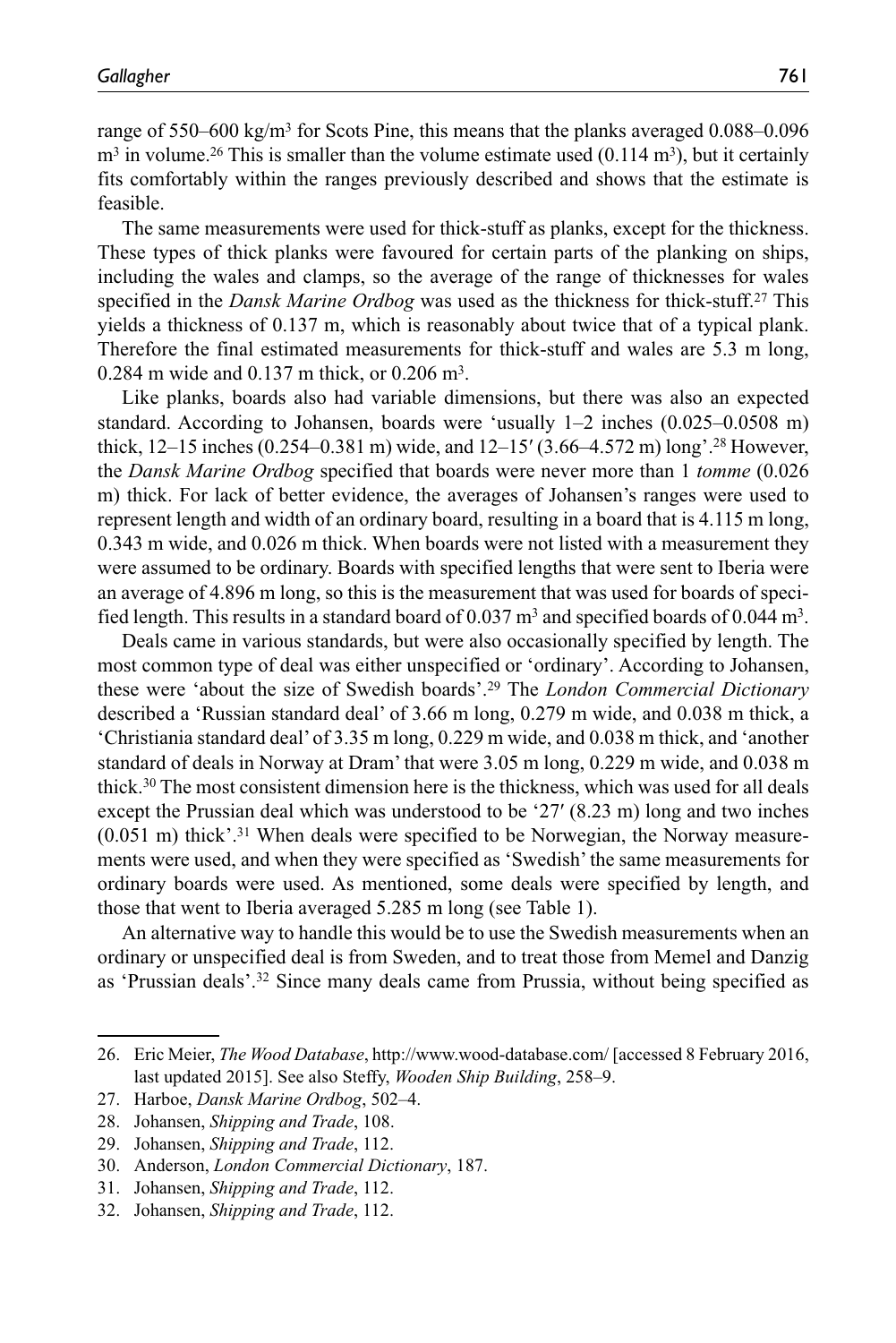| Product                     | Length (m) | Width (m) | Thickness (m) | Volume $(m^3)$ |  |
|-----------------------------|------------|-----------|---------------|----------------|--|
| Deals, ordinary/unspecified | 3.658      | 0.280     | 0.038         | 0.039          |  |
| Deals, Prussian             | 8.230      | 0.250     | 0.060         | 0.123          |  |
| Deals, Swedish              | 4.115      | 0.343     | 0.026         | 0.037          |  |
| Deals, specified lengths    | 5.285      | 0.280     | 0.038         | 0.056          |  |
| Deals, Norse                | 3.350      | 0.229     | 0.038         | 0.029          |  |

**Table 1.** Estimated dimensions of deal variants.

'Prussian deals', this would affect the final volume estimate greatly, but since 'Prussian deals' and 'Swedish deals' were so often specified, this was interpreted to imply certain dimensions rather than the product's specific port of origin. This could also explain why 'Norwegian deals' passed westward through the Danish Sound.

#### *II*

The best indication of the dimensions of squared timber comes from contemporary trade lexicons, shipbuilding treatises, and archaeological examples of certain beams on ships, as this would likely be a common use for balks. Names for these products in the STR include *bjælker, sparrer, viertel holt* and *ribber*.

Of these, balks (*bjælker*) were the most common and important. Johansen defined balks as 'large, square or occasionally octagonal, trimmed logs, most often fir or spruce but sometimes oak'.<sup>33</sup> The British considered a balk to be up to eight inches (0.203 m) thick and 24 feet  $(7.32 \text{ m}) \text{ long.}^{34}$  The best indication that the Danish lexicon gives was that balks with more than four sides that were seven to 15 palms should be treated as *sparrer* for taxation.<sup>35</sup> Palms were used to measure circumference, so these measurements yield thicknesses from  $0.197$  m to  $0.423$  m using a palm of  $0.0886$  m.<sup>36</sup> The middle ground between these then is 0.31 m. Thicknesses were sometimes specified in the STR in *tomme* (0.026 m in Denmark) and these range from six to 16 *tomme* and are more commonly between nine and 12 *tomme*. The average of nine and 12 *tomme* is 0.275 m. The *Dansk Marine Ordbog* specified deck beams for ships from four and a half *tomme* (0.118 m) for sloops up to one *fod* four *tomme* (0.418 m) thick for ships of the line. Sven-Erik Åström described balks as being over nine inches (0.229 m) thick.37 So it is clear that there was a wide range of thicknesses for balks, but given these measurements a typical balk was probably about 0.257 m thick, which is the average of all these measurements.

<sup>33.</sup> Johansen, *Shipping and Trade*, 108.

<sup>34.</sup> Anderson, *London Commercial Dictionary*, 38–9.

<sup>35.</sup> Schou, *Chronologisk Register*, 475.

<sup>36.</sup> Doursther, *Dictionnaire universel*, 374. No specific Danish palm is given. The Bergen palm was used in this case, as the measurement Doursther provided was based on a division of the Danish *tomme*.

<sup>37.</sup> Sven-Erik Åström, *From Tar to Timber* (Helsinki, 1997), 124.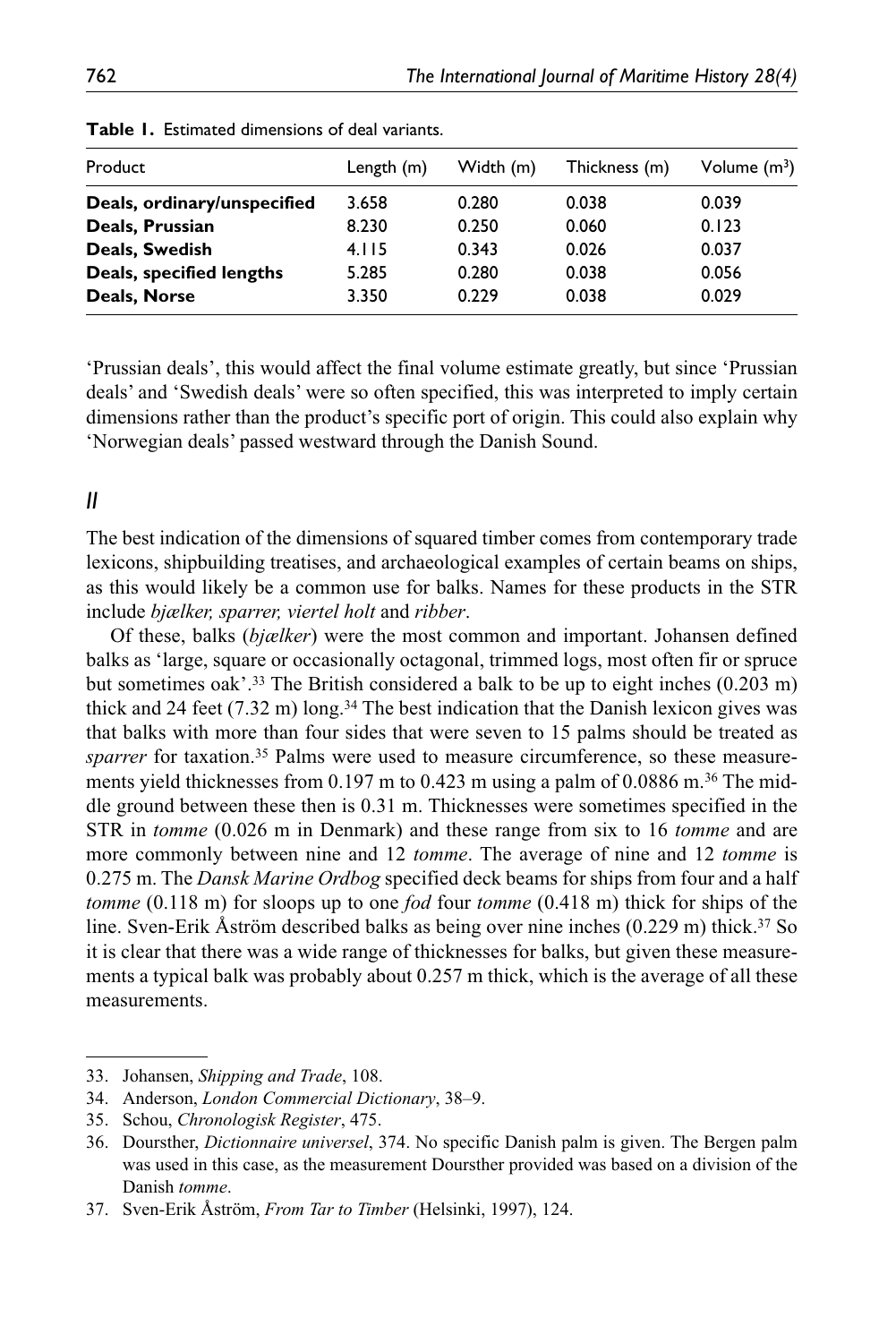The English threshold for the taxation of balks was above or below 24 feet (7.315 m). This was the best indication given, and is a reasonable size to use as a beam for a midsize ship. Lengths were rarely specified for balks in the dataset for Iberia, and those that were average to 8.83 m. The average between this value and the British value is about eight metres, and thus this was used in the final measurement, yielding each balk eight metres long and 0.257 m thick, or 0.528 m<sup>3</sup>.

Another type of squared timber is confusingly (for the English speaker) called *sparrer* in Danish and other Scandinavian languages. This product presents the risk of being confused with *spirrer*, which means 'spar' in English. Luckily, the letter 'a' and the letter 'i' are clearly distinguishable in Danish Gothic handwriting, so the potential for a transcription error is low. The most appropriate English translation for *sparrer* is 'rafters', which are primarily used in roof construction.38 Like other squared timber, these were typically measured in *tomme* rather than palms. Åström described *sparrer* as being between five and six inches  $(0.127-0.152 \text{ m})$  or six to nine inches  $(0.152-0.228 \text{ m})$  thick.<sup>39</sup> When measurements were given in the STR they were typically between five and eight *tomme* (0.131–0.209 m). Rafters under five *tomme* were considered 'ordinary'.40 As such, a standard measurement of 0.13 m thickness was used for rafters in the estimate. In the absence of a satisfactory figure for length, the same length as for balks was used for rafters. This results in rafters of eight metres long, 0.131 m thick, and therefore 0.137 m<sup>3</sup> in volume.

A similar, but less common, product is *viertel holt*, or quartered timber in English. Volmer et al. describe quartered timber as 'heart timber, which has been split or sawn into four quarters'.41 This suggests that it is essentially a balk that has been cut into four smaller pieces, so it is logical to use half of the thickness used for balks in the estimate. This results in quartered timber of eight metres long and  $0.129$  m thick, for a volume of  $0.133$  m<sup>3</sup>.

Ledges (*ribber* or *ricker*) were thin beams that went between the deck beams on ships to provide additional support for the deck planks.42 The *London Commercial Dictionary* specified *ricker* to be under four inches (0.102 m) thick and 24 feet (7.31 m) long.<sup>43</sup> The *Dansk Marine Ordbog* specified that the thickness of the ledges should be about a third of the deck beams.44 Given that a thickness of 0.257 m was used for balks, the English measurements for ledges are quite reasonable. If this thickness of a balk is divided in three, the result is 0.086 m, making the final estimate for ledges 7.31 m long and 0.086 m square, or  $0.054 \text{ m}^3$ .

#### *III*

Round timber, which was most commonly classified as masts (*master*) or spars (*spirrer*), was measured in palms, which indicated circumference. One can derive the length

<sup>38.</sup> Volmer et al., *Glossary of Prehistoric and Historic Timber Buildings*, 266.

<sup>39.</sup> Åström, *From Tar to Timber*, 124.

<sup>40.</sup> Schou, *Chronologisk Register*, 502.

<sup>41.</sup> Volmer et al., *Glossary of Prehistoric and Historic Timber Buildings*, 401.

<sup>42.</sup> Steffy, *Wooden Ship Building*, 274.

<sup>43.</sup> Anderson, *London Commercial Dictionary*, 219.

<sup>44.</sup> Harboe, *Dansk Marine Ordbog*, 97.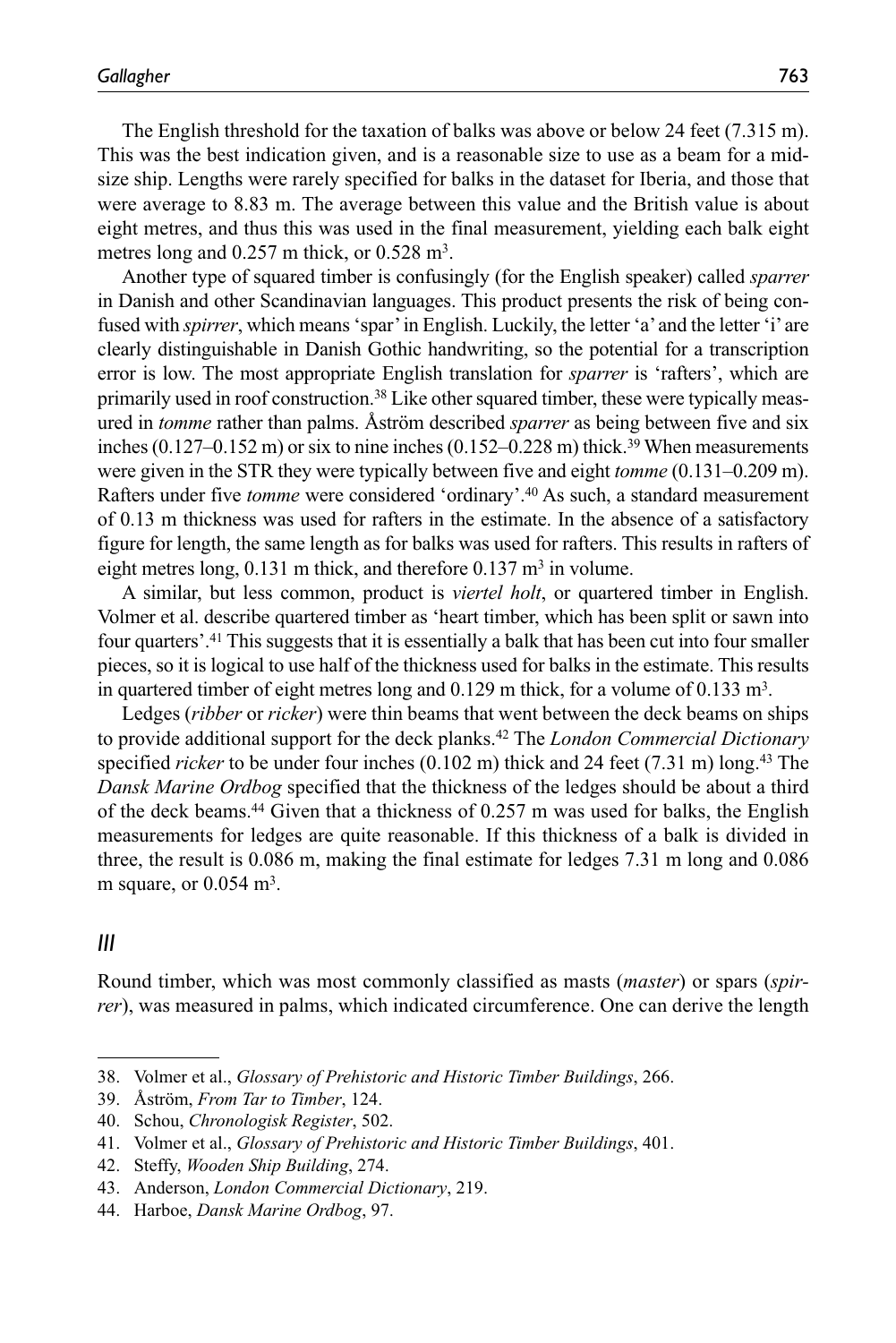|                                                                      | Masts               |                  | Yards               |                 |  |
|----------------------------------------------------------------------|---------------------|------------------|---------------------|-----------------|--|
|                                                                      | Length<br>yds. ins. | Diam.<br>ins.    | Length<br>yds. ins. | Diam.<br>ins.   |  |
| Main                                                                 | 24.24               | 20               | 22.16               | 15              |  |
| $\mathit{Top}\ldots\ldots\ldots\ldots\ldots\ldots\ldots\ldots\ldots$ | 14.38               | $12\%$           | 15.9                | $10^{7}$        |  |
| Gallant                                                              | 7.30                | $6^{5}l_a$       | 9.21                | 5               |  |
| $Force$                                                              | 22.33               | 19 <sup>1</sup>  | 21.1                | 13 <sup>3</sup> |  |
| $\mathit{Top}\ldots\ldots\ldots\ldots\ldots\ldots\ldots\ldots\ldots$ | 14.9                | 12               | 14.8                | 10              |  |
| Gallant                                                              | 7.9                 | 651 <sub>a</sub> | 8.27                | 4 <sup>1</sup>  |  |
| $Mizon \ldots \ldots \ldots \ldots \ldots$                           | 17.26               | 13 <sup>s</sup>  | 19.6                | $9^{s}$ /s      |  |
| $Top \dots \dots \dots \dots \dots \dots \dots \dots \dots$          | 9.34                | 9                | 10                  | 71/2            |  |
| Gallant                                                              | 3.3                 | $4^{i}$          | None                |                 |  |
| <b>Bowspritt</b>                                                     | 14.30               | 19%              | 14.8                | 1.0             |  |
| $Crossjack$                                                          |                     |                  | 13.0                | $8\%$           |  |
| $J$ ibb                                                              | 10.20               | $Tl_{s}$         |                     |                 |  |

**Figure 1.** Dimensions of masts and yards.

Source: Gilles Proulx, Between France and New France: Life Aboard the Tall Ships (Toronto, 1984), 138.

from the palm measurement with some confidence, since masts and spars were proportional in thickness and length. For example, in Amsterdam, one Amsterdam palm (0.094 m) of circumference corresponded to about  $4\frac{3}{4}$  Amsterdam feet (1.345 m) of length, such that a main mast of 18 palms circumference  $(1.692 \text{ m})$  was 87 feet  $(24.633 \text{ m})$ long.<sup>45</sup> Because masts and spars were often specified with their palm measurement, it is possible to use the information in the database to arrive at a typical mast or spar. Unlike inches, palms varied quite a bit by region. The vast majority of masts and spars going to Spain came from Riga or Memel, thus the Riga palm of 0.069 metres was used in the estimate 46

Once a weighted average of the thickness was obtained for each mast or spar type, it was necessary to determine the relative length. A contemporary example is provided in Proulx *Between France and New France*, in which he laid out the length and thickness of all the masts and yards on a mid-sized French frigate from 1760 (see Figure 1). These measurements were converted into metric values, and an average thickness to length proportion was calculated separately for the masts and yards. The mast proportion was used to estimate the length of masts in the database, and the yard proportion was applied to spars. This yielded the values shown in Table 2.

<sup>45.</sup> Ab Hoving, *Nicolaes Witsen and Shipbuilding in the Dutch Golden Age* (College Station, TX, 2012), 144.

<sup>46.</sup> Doursther, *Dictionnaire universel*, 375. 82.7% of masts and 69.6% of spars to Spain came from the Riga or Memel. Another 9.1% of masts and 8.3% of spars came from St. Petersburg, which likely used the same palm.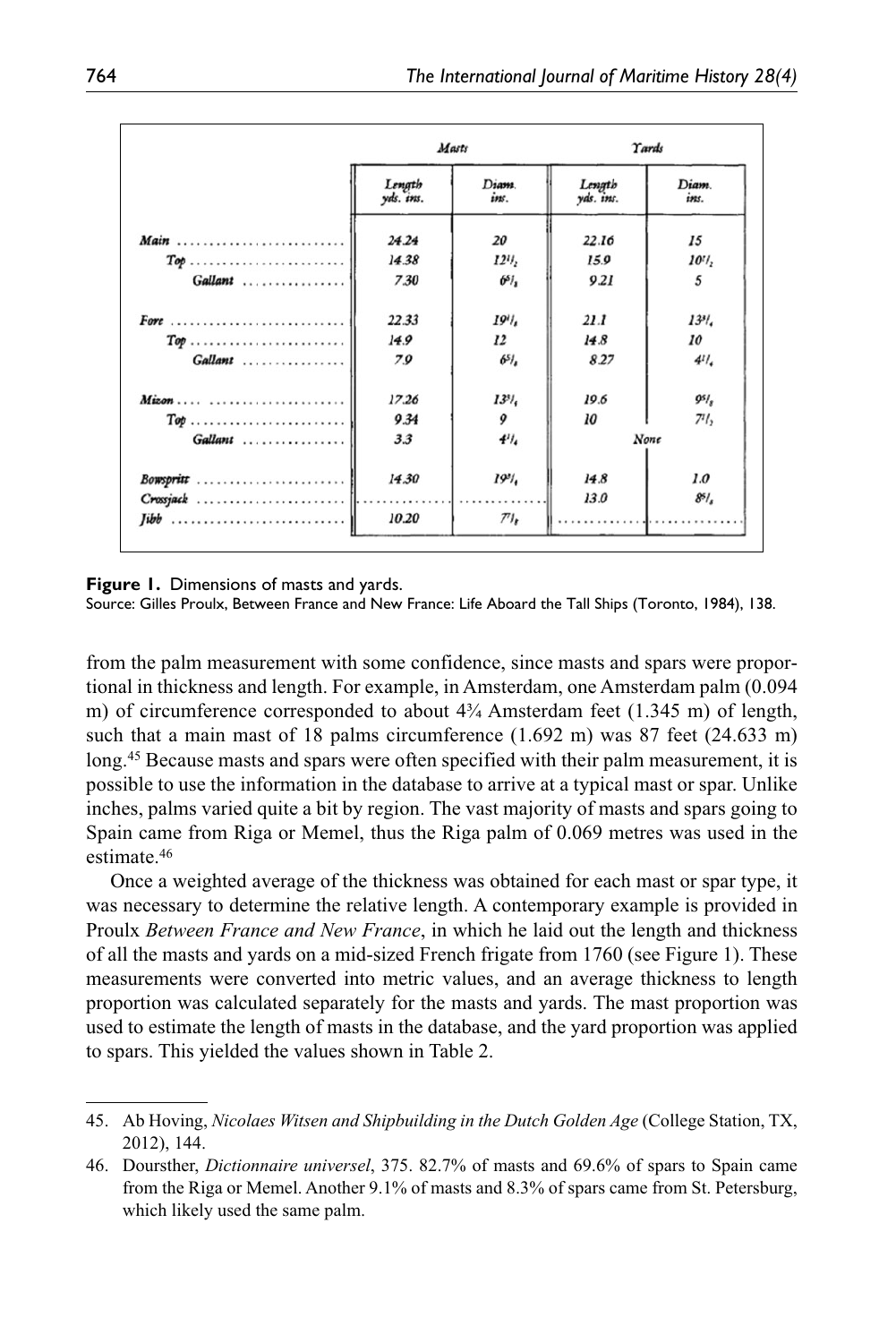| Product              | Length (m) | Diameter (m) | Volume $(m^3)$ |
|----------------------|------------|--------------|----------------|
| <b>Masts</b>         | 12.970     | 0.320        | 1.040          |
| <b>Boat masts</b>    | 6.290      | 0.155        | 0.120          |
| <b>Spars</b>         | 13.206     | 0.223        | 0.520          |
| Small spars and rods | 4.720      | 0.080        | 0.024          |

**Table 2.** Estimated dimensions of masts and spars.

**Table 3.** Estimated dimensions of cask stave variants.

| Product                    | Length (m) | Width (m) | Thickness (m) | Volume $(m^3)$ |
|----------------------------|------------|-----------|---------------|----------------|
| Staves, barrel/unspecified | 0.990      | 0.118     | 0.0380        | 0.004          |
| Staves, hogshead           | 1.212      | 0.118     | 0.0425        | 0.006          |
| Staves, pipe               | I.585      | 0.118     | 0.0425        | 0.008          |

## *IV*

Cask staves (*staver*) varied in size depending on the type of cask they were meant to build. There were many different cask types, but the most common denominations for staves in the STR are barrel (*tonde*) staves, hogshead (*oxhoved*) staves, and pipe (*pibe*) staves. A hogshead had twice the capacity of a barrel and a pipe had twice the capacity of a hogshead, so the staves used to make them had significantly different dimensions. When the type of stave was not specified, they were assumed to be barrel staves. According to the *London Commercial Dictionary*, barrel staves were three feet (0.91 m) long, hogshead staves were four feet (1.22 m) long, and pipe staves were five feet (1.52 m) long.47 The *Dansk Marine Ordbog* defined *tonde* staves at 41 *tomme* (1.07 m) long, hogshead staves at 46 *tomme* (1.2 m) long, and pipe staves at 63 *tomme* (1.65 m) long. They also defined the width and thickness of all staves as four and a half *tomme* (0.118 m) by 1½–1¾ *tomme* (0.039–0.046 m).48 The English and Danish figures are slightly different and were therefore averaged for the final estimate (Table 3).

### *V*

Raw timber (*tømmer, holt, træ*) was sometimes recorded in pieces. This poses a problem because these pieces could presumably be of any size. However, Jean Boudriot described the expected dimensions for raw timber in the case of French shipbuilding:

The volume of timber in a tree is estimated at one fifth of the circumference squared, times the height of the trunk: thus a 100 year old tree with a diameter of 56 centimetres and a circumference

47. Anderson, *London Commercial Dictionary*, 774.

<sup>48.</sup> Harboe, *Dansk Marine Ordbog*, 157.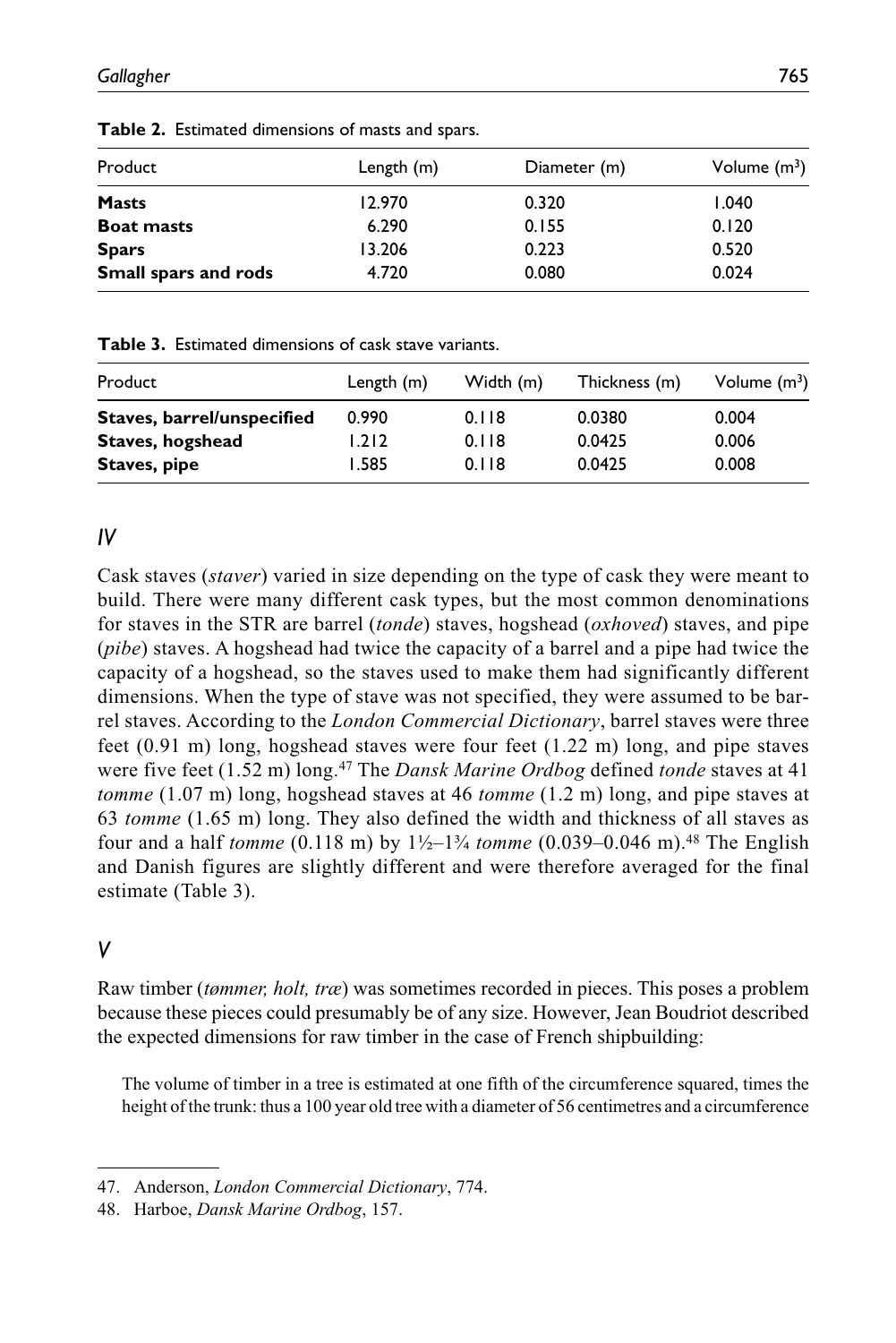of 1.78 metres, yields timber which is 36 centimetres square and 8.10 to 9.27 metres long, a volume of between 1.05 and 1.26 cubic metres. This dimension would be somewhat small for the gundeck beams, and rather too large for the upper deck beams [of a 74 gun ship].

He goes on to say that 'as a general rule the Navy does not use trees with a circumference of less than 1.62 metres'.49 This provides both an expectation for raw tree size, and information about how much timber that tree was expected to yield. Using the threshold of a 1.62 m circumference and an average of 8.1 to 9.27 m length, this tree would have a total volume of 1.815  $m<sup>3</sup>$  and contain 1.126  $m<sup>3</sup>$  of usable timber. It is not known to what degree generic timber in the database was processed, so an average was used of these figures, and thus a volume of  $1.47 \text{ m}^3$  was assigned to 'unprocessed or semi-processed timber' and 'other ship timber'.

#### *VI*

Other products that needed to be considered for the estimate were compass timber (*krumholt*), knees (*knæer*), laths (*lægter*), wainscot (*vognskud*), French wood (*fransholt* or *franstræ*), clapboards (*klapholt*), handspikes (*haandspiger*), boat-hook shafts (*baadshagestager*), oars (*årer*), treenails (*trænagler*), and pumps (*pompe* or *pompetrær*). Most of these products have a very low impact on the final estimate, and therefore they were not researched in as much depth as those discussed above. Researchers for whom these products are more significant may wish to be more precise.

Compass timber is naturally curved wood that is especially useful for the framing of ships.<sup>50</sup> It is problematic because these kinds of curved timbers on ships varied in dimension, being thickest at the floor of the ship and tapering towards the bulwarks. Frames also comprised several pieces of widely variant lengths. Of course, these dimensions also varied according to the size of the ship.

Dutch shipwrights in the seventeenth century used a series of proportional measurements based on the length and the width of the ship to determine the dimensions of all the necessary components. One of the most important measurements used for determining the others was the thickness of the stem on the inside of the ship. This was defined as one inch (0.026 m) of thickness for every foot (0.283 m) of the ship's length. The thickness of the floors (the bottom-most frame pieces) were further defined as three-quarters of the inside stem thickness, and the thickness of the futtocks (the pieces of the frame above the floors) were half of the inside stem thickness. For a ship of about 100 Amsterdam feet (28.31 m) long, this yields floors that are 0.193 m thick and futtocks that are 0.129 m thick.<sup>51</sup>

The thickness of the deck beams was in between these measurements and provides a check for later building preferences. As discussed, the middle ground for deck beams in the *Dansk Marine Ordbog* was 0.229 m. A ship of a similar size had deck beams from 0.235 to 0.288 m thick.<sup>52</sup> Given the wide range of possible dimensions, it is reasonable

<sup>49.</sup> Jean Boudriot, *The Seventy-Four Gun Ship. 1: A Practical Treatise on the Art of Naval Architecture* (Annapolis, MD, 1986), 54.

<sup>50.</sup> Steffy, *Wooden Ship Building*, 269.

<sup>51.</sup> Hoving, *Nicolaes Witsen*, 252.

<sup>52.</sup> Harboe, *Dansk Marine Ordbog*, 502–4.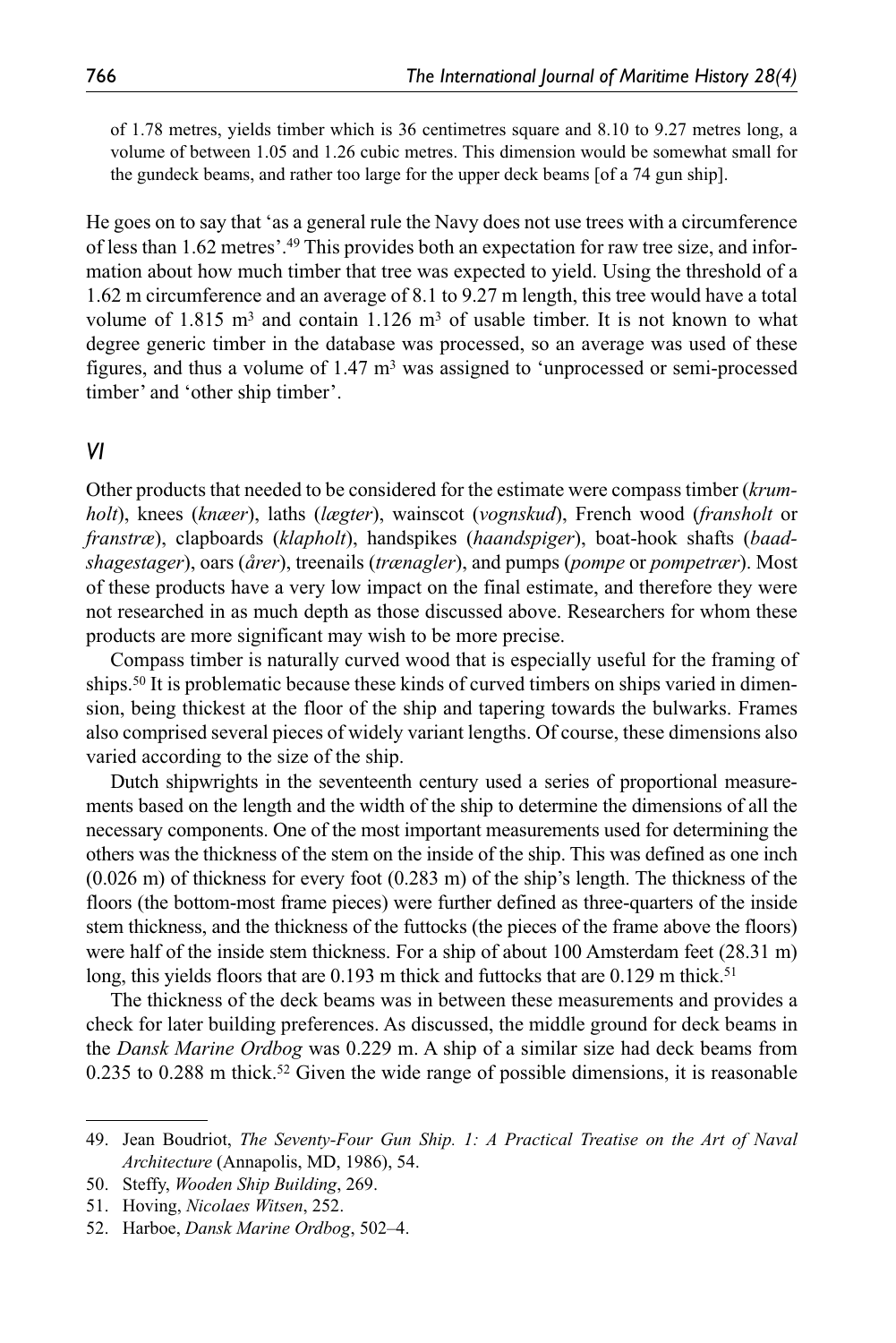to place the thickness of compass timber at 0.2 m. The length remains more arbitrary. As the majority of compass timber consisted of futtocks and knees, they probably rarely exceeded two metres. The final estimate for compass timber is two metres long and 0.2 m thick, for a volume of 0.08 m<sup>3</sup>.

Knees were a type of compass timber, which was used to secure deck beams to the framing of a ship.53 They were typically thicker in the centre than at the ends, so consistent dimensions are difficult to define. Only three loads of knees were sent to Iberia during the period of this study, and two of them were measured in values rather than pieces. The number of pieces can be estimated using the method described for timber recorded in *rigsdaler* values. Because of their low impact on this dataset, a highly accurate volume was not a priority and therefore the dimensions for compass timber were simply applied to knees.

Laths might otherwise be called battens, and were thin, relatively short pieces of wood used to hold other pieces together, often temporarily. Eighty-four loads of laths went to Iberia during the period of this study, so they were not very significant for this study. The *London Commercial Dictionary* defines laths as being either three or five feet  $(0.91 \text{ or } 1.52 \text{ m})$  long, one and a half inches  $(0.038 \text{ m})$  wide and half an inch  $(0.013 \text{ m})$ thick.<sup>54</sup> The Danish trade lexicon specified taxes for laths up to six fathoms  $(11.3 \text{ m})$  or longer, but more common lath seems to be one fathom long (1.88 m). An average was taken between the minimum English definition and one Danish fathom to arrive at a lath of 1.4 m long, 0.038 m wide and 0.03 m thick, or 0.002 m3.

Wainscot boards were split radially rather than sawn, but otherwise resembled boards or deals in dimension. The *London Commercial Dictionary* described them as being 12 feet (3.658 m) in length and one inch (0.025 m) in thickness.55 This most closely resembles an ordinary deal, but is slightly thinner. As such the decision was made to use the width of an ordinary deal, yielding a wainscot board of 3.658 m long, 0.279 m wide and 0.025 m thick, for a volume of 0.027 m3.

'French wood' is a timber product that was occasionally shipped to Iberia. Rather than implying an origin or destination, this product implies certain dimensions which were defined by the *Dansk Marine Ordbog* as being 36–40 *tomme* (0.942–1.046 m) long, and six to seven *tomme* (0.157–0.183 m) thick.56 Thus French wood was estimated to be 0.994 m long and  $0.17$  m thick, for a volume of  $0.029$  m<sup>3</sup>.

Clapboards (*klapholt*) were similarly defined as wood between 30 and 34 *tomme*  $(0.785-0.889 \text{ m})$  long, and five to six *tomme*  $(0.131-0.157 \text{ m})$  wide.<sup>57</sup> So again, middle measurements of 0.837 m long and 0.144 m thick were used in the estimate, giving clapboards a volume of 0.018 m3.

Handspikes were sturdy pieces of wood used to turn windlasses or capstans and were thus very useful on ships. In the case of capstans, handspikes were very long, and squared in the centre, so that they could be placed all the way through the capstan and pushed

<sup>53.</sup> Steffy, *Wooden Ship Building*, 274.

<sup>54.</sup> Anderson, *London Commercial Dictionary*, 395.

<sup>55.</sup> Anderson, *London Commercial Dictionary*, 40.

<sup>56.</sup> Harboe, *Dansk Marine Ordbog*, 157.

<sup>57.</sup> Harboe, *Dansk Marine Ordbog*, 157.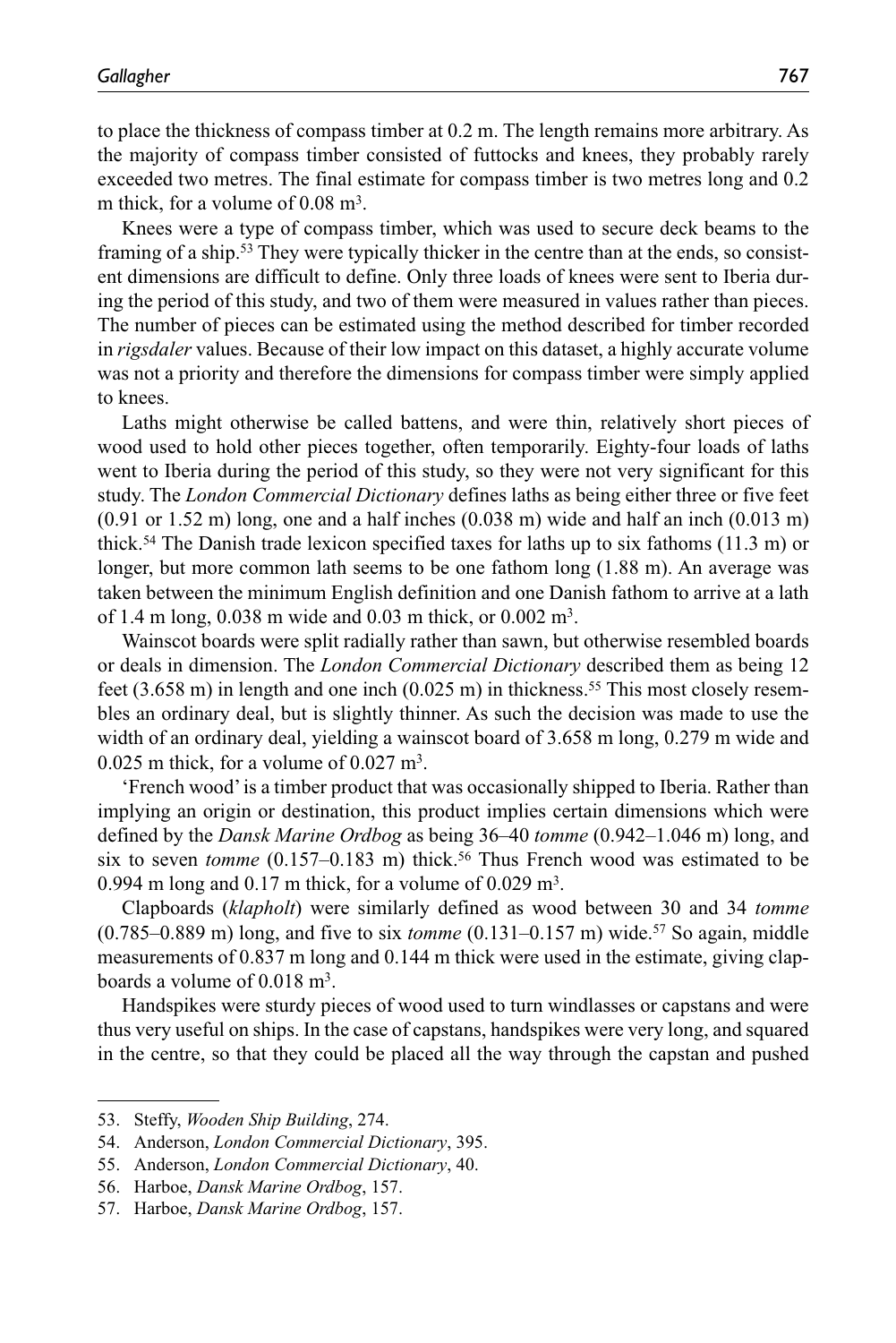from both sides. A single capstan might have four corresponding handspikes. Windlasses served the same purpose as a capstan, but were oriented horizontally, so an end of the handspike was placed into a slot rather than going all the way through the device.<sup>58</sup> It is therefore possible to determine the square dimensions of handspikes by looking at examples of capstans and windlasses.

According to Dutch dimensions, the openings for handspikes on the capstan should be one-sixth the thickness of the capstan, which was two and a half inches (0.064 m) per ten feet (2.831 m) of the length of the ship. For a ship of 100 feet (28.31 m) this yields handspikes that were 0.107 m thick.<sup>59</sup> The length, however, was more variable. The capstan on the same size ship would be 0.64 m thick, and assuming the handspikes would need to protrude about a metre on either side in order for men to push them effectively, this results in a handspike that is 2.64 m long. However, handspikes for windlasses would necessarily be about half as long. Therefore the length was estimated at two metres and the thickness at 0.1 m for a volume of 0.02 m3.

Oars (*årer*) and boat-hook shafts (*baadshagestanger*) are common products in the STR, but only a few thousand of each arrived in Spain during the relevant time period.<sup>60</sup> In the eighteenth and nineteenth centuries, oars were used to propel boats, but also small ships in certain situations.61 They therefore varied greatly in size. The *Dansk Marine Ordbog* specified oars of 25 feet for boats (7.81 m), and 32 or 44 feet for heavy-duty oars  $(10.02 \text{ or } 13.78 \text{ m})$ .<sup>62</sup> The middle measurement was used with a thickness of 0.1 metres, for an oar of 0.079 m3. Boat hooks were long poles with a hook at the ends, which were used to push another boat away or pull it closer. These were a similar length to the oars on a boat, but were somewhat thinner. Boat hooks were given measurements of 7.81 m long and  $0.076$  m thick, for a volume of  $0.035$  m<sup>3</sup>.<sup>63</sup>

Treenails were wooden dowels used to hold two pieces of wood together. These were shaped into multi-faceted cylindrical shapes, but 'are square when they come from the forest'.<sup>64</sup> A typical size for unshaped treenails in the eighteenth century was  $0.61-1.122$ m long and 0.032–0.508 m thick.<sup>65</sup> The average of these ranges yields a treenail that is 0.866 m long and 0.041 m thick, resulting in a volume of 0.001 m3.

Pumps and pump wood (*pompe* or *pompetræ*) occasionally occur in the STR. There were only eight pieces sent to Spain between 1670 and 1806 so they were not researched in depth. The purpose of a pump was to bail water out from the bilge of the ship. Therefore they were

- 62. Harboe, *Dansk Marine Ordbog*, 6.
- 63. Royal Museums Greenwich, <http://collections.rmg.co.uk/collections/objects/66295.html> [accessed 10 February 2016]. This example of a 1750 small craft model was scaled up to check the dimensions of oars and boathooks.
- 64. Quoted in Mike McCarthy, *Ships' Fastenings from Sewn Boat to Steamship* (College Station, TX, 2005), 98.
- 65. McCarthy, *Ships' Fastenings*, 98.
- 66. Thomas Oertling, *Ships' Bilge Pumps: A History of Their Development, 1500–1900* (College Station, TX, 1996), 23.

<sup>58.</sup> Steffy, *Wooden Ship Building*, 268 and 282.

<sup>59.</sup> Hoving, *Nicolaes Witsen*, 255.

<sup>60.</sup> 8898 boat hook shafts and 4316 oars.

<sup>61.</sup> Harboe, *Dansk Marine Ordbog*, 6.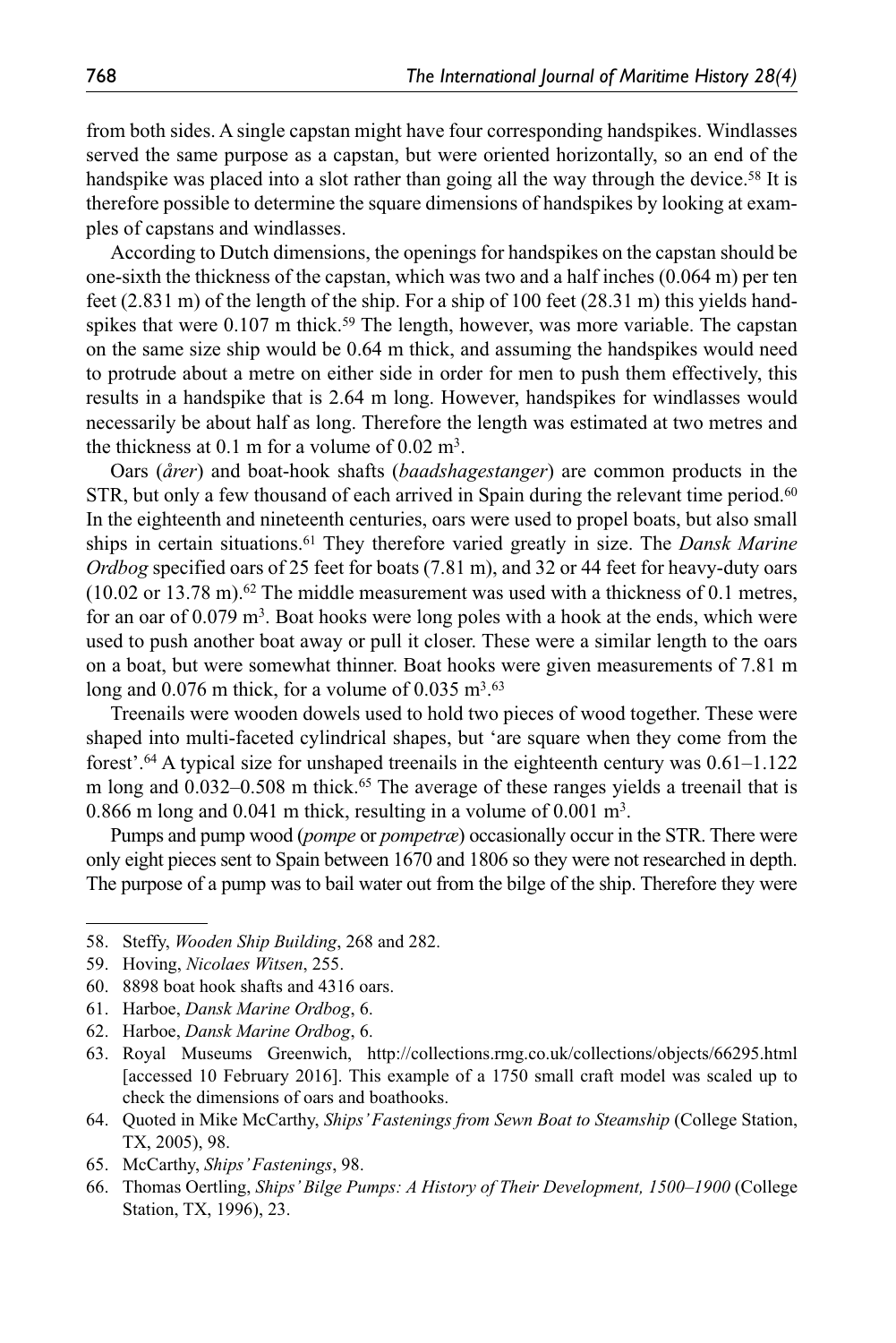at least as long as the distance from the bilge of a ship to the first deck above the water level.66 For most ships, this was probably between four to six metres.67 Archaeological examples of pumps suggest that they were commonly around 0.3 m thick.68 As such a pump five metres long and  $0.3$  m thick was used in the estimate, for a volume of  $0.45 \text{ m}^3$ .

#### **Converting volume to mass**

Once a satisfactory estimate of volume has been determined, it is a theoretically simple to calculate tonnage by multiplying the cubic metre value by the wood density. However, this is complicated by several factors. First, the density of the wood depends on the tree from which it was made. Materials are often specified in the STR, but more commonly they are not, so it necessary to know what species of tree each product was most likely to be made of. In some cases, this is very clear in document evidence. For example, deals, masts, and spars were almost always made from pine. Other products, such as planks or balks, might be made from oak or pine, so one must either find out the most likely material, or to use an 'average' density between the two or more trees from which it may have been made. Multiplying the cubic metre value by its density yields a kilogram value, which can be divided by a thousand to arrive at tonnes.

Common species of trees that were exported from the Baltic area include *quercus robur* (English Oak), *pinus sylvestris* (Scots Pine), *abies alba* (European Silver Fir), *fagus sylvatica* (European Beech), and *fraxinus excelsior* (European Ash).69 While these trees have average densities, these can vary by up to 85 kg/m3 depending on whether the wood was shipped 'green', seasoned or dry.70

Unfortunately it is difficult to determine to what degree timber was allowed to dry or how long it might have been seasoned, as the reality of these practices often differed from the ideal.71 Calculating mass was not a primary goal of this project, but it is necessary to fit timber into methodologies that estimate the volume of Baltic trade in mass. A rough estimate of the total tonnes of timber to Spain can be seen along with the volume estimate in Figure 2.

### **Results**

Although they are not discussed in detail in this article, the results of the volume estimate for Spain are demonstrated in Figures 3 and 4. Figure 3 shows the total of individual pieces of certain timber products that were shipped to Spain, while Figure 4 shows these numbers converted to volume using the proposed methodology. It is clear that Figure 4 gives a much more accurate portrayal of the relative amount of wood used for each group. The most dramatic example is cask staves. These are the most

<sup>67.</sup> Hoving, *Nicolaes Witsen*, 250. Based on proportions for ships from 20–45 metres long, calculating the depth to the second deck.

<sup>68.</sup> Oertling, *Ships' Bilge Pumps*, 18 and 29.

<sup>69.</sup> Meier, *The Wood Database.*

<sup>70.</sup> Meier, *The Wood Database*; see also Steffy, *Wooden Ship Building*, 256–9.

<sup>71.</sup> David Goodman, *Spanish Naval Power, 1589–1665* (Cambridge, 1997), 112.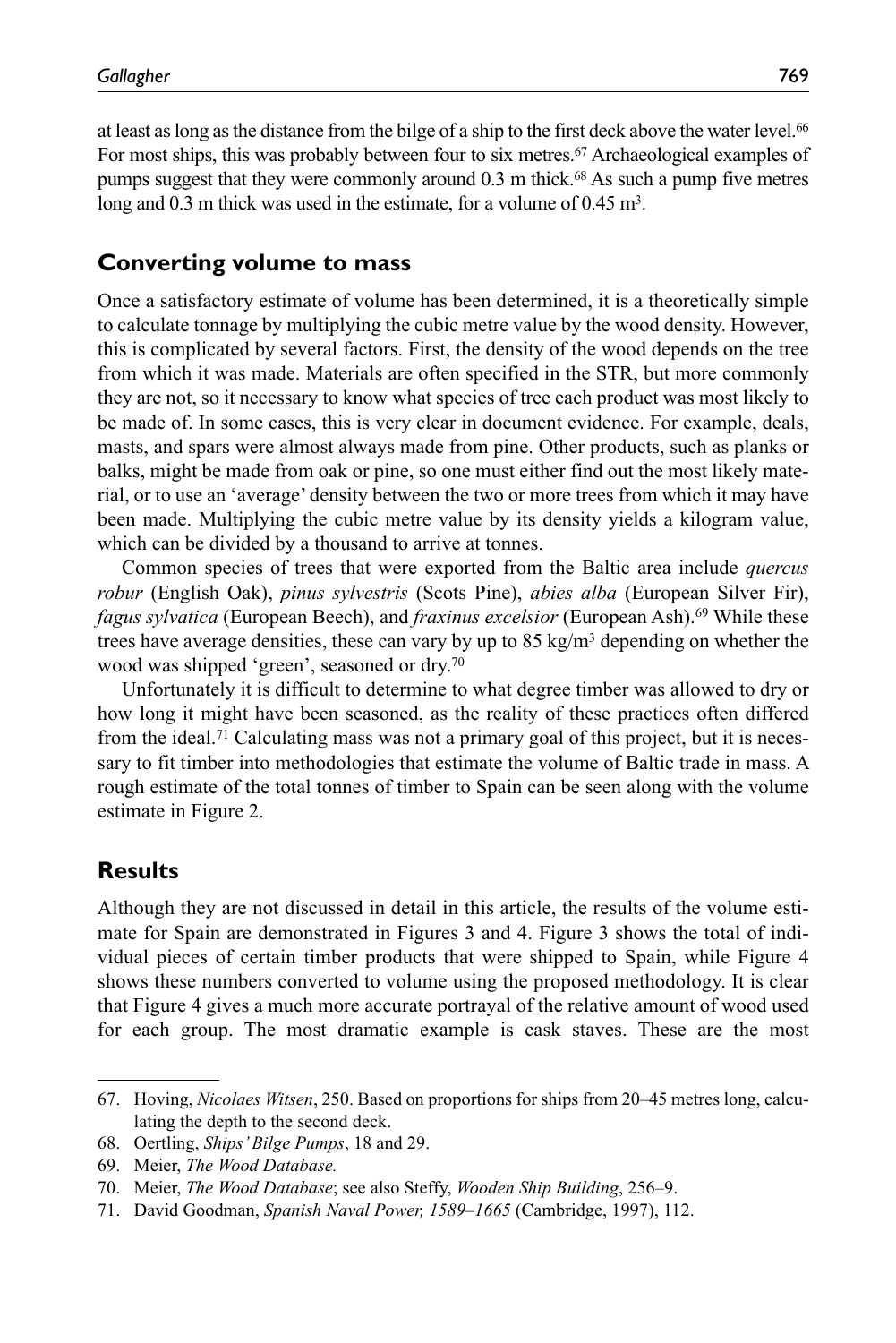

**Figure 2.** Estimated volume of timber to Spain via Danish Sound.



**Figure 3.** Pieces of timber to Spain via Danish Sound 1670–1806.

significant product by number of pieces, but they consumed far less wood than other product groups. On the other hand, products that seem very insignificant by number gain much more relative importance when considered by volume. This is most obvious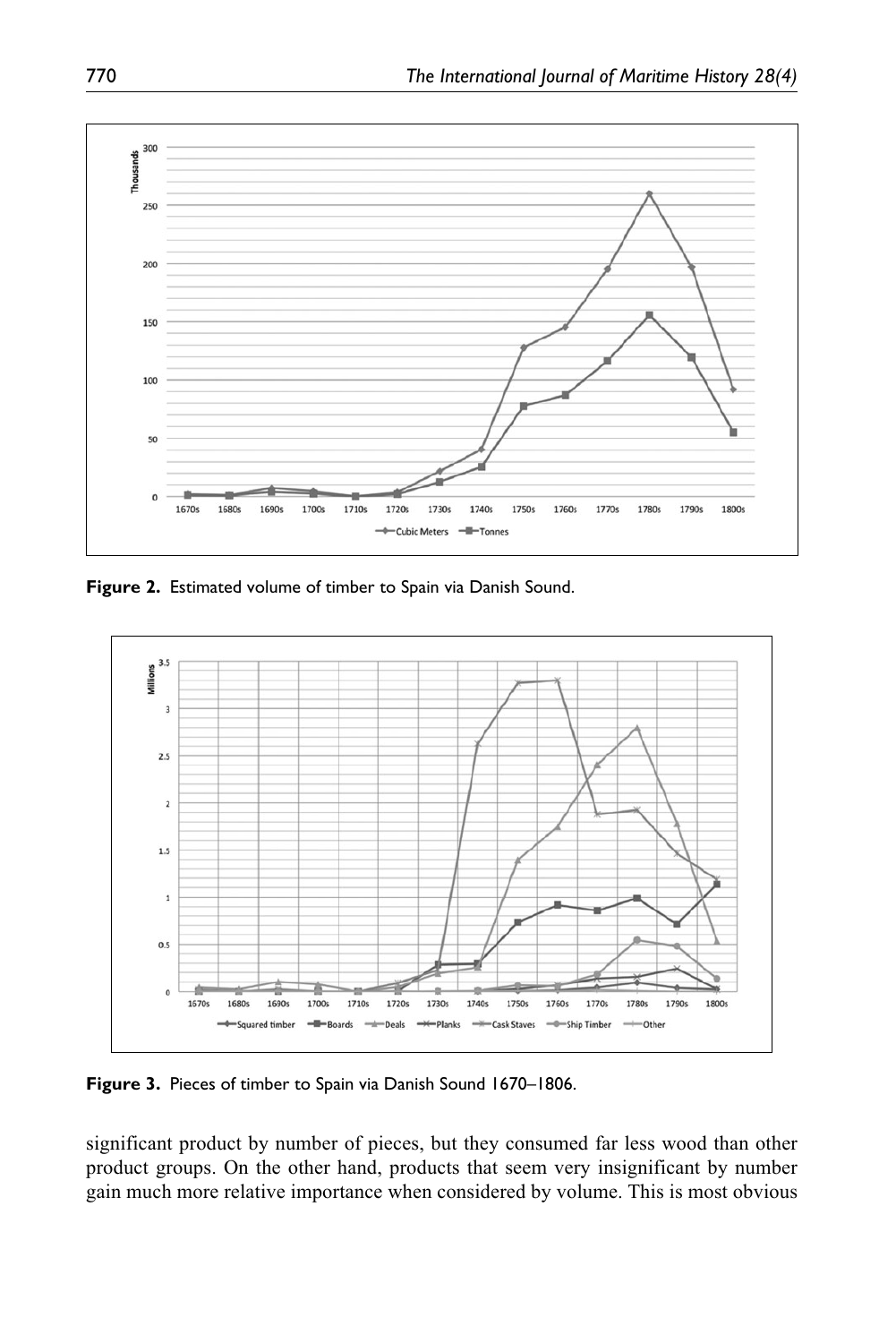

**Figure 4.** Timber volume to Spain via Danish Sound (cubic metres) 1670–1806.

with squared timber, which often came in large pieces compared to products in the other groups, as per Figures 3 and 4.

### **Problems and limitations**

There are several problems that remain with the proposed methodology. The first is the question of chronological changes. The methodology does not take into consideration whether the understood dimensions of certain products changed over time. Furthermore, since this case study examines Iberia from 1670 to 1806, there is potential that some products were completely left out due to the time period examined. Many of the best primary sources for determining the dimensions of timber products come from the nineteenth century, and risk being somewhat removed from the reality of the eighteenth century, especially if products became more and more standardized over time. It is also possible that there were certain regional differences in products that have not been taken into consideration. In some cases, they have been taken into consideration, but are difficult to interpret, as is the case with the previously discussed 'Prussian' deals.

Another potential problem is that this case study only considers the Iberian Peninsula, and more specifically Spain, which may have had different interests than other major timber consumers such as England, the Netherlands, and France. While the timber products taken to Iberia represent the most common products in the STR, there is a risk that some lesser products may have been excluded. However, if a study includes a product that is not explored here, the same methods can be applied.

Although the author has made every effort to estimate the dimensions for certain products, these ultimately varied, sometimes significantly among different shipments of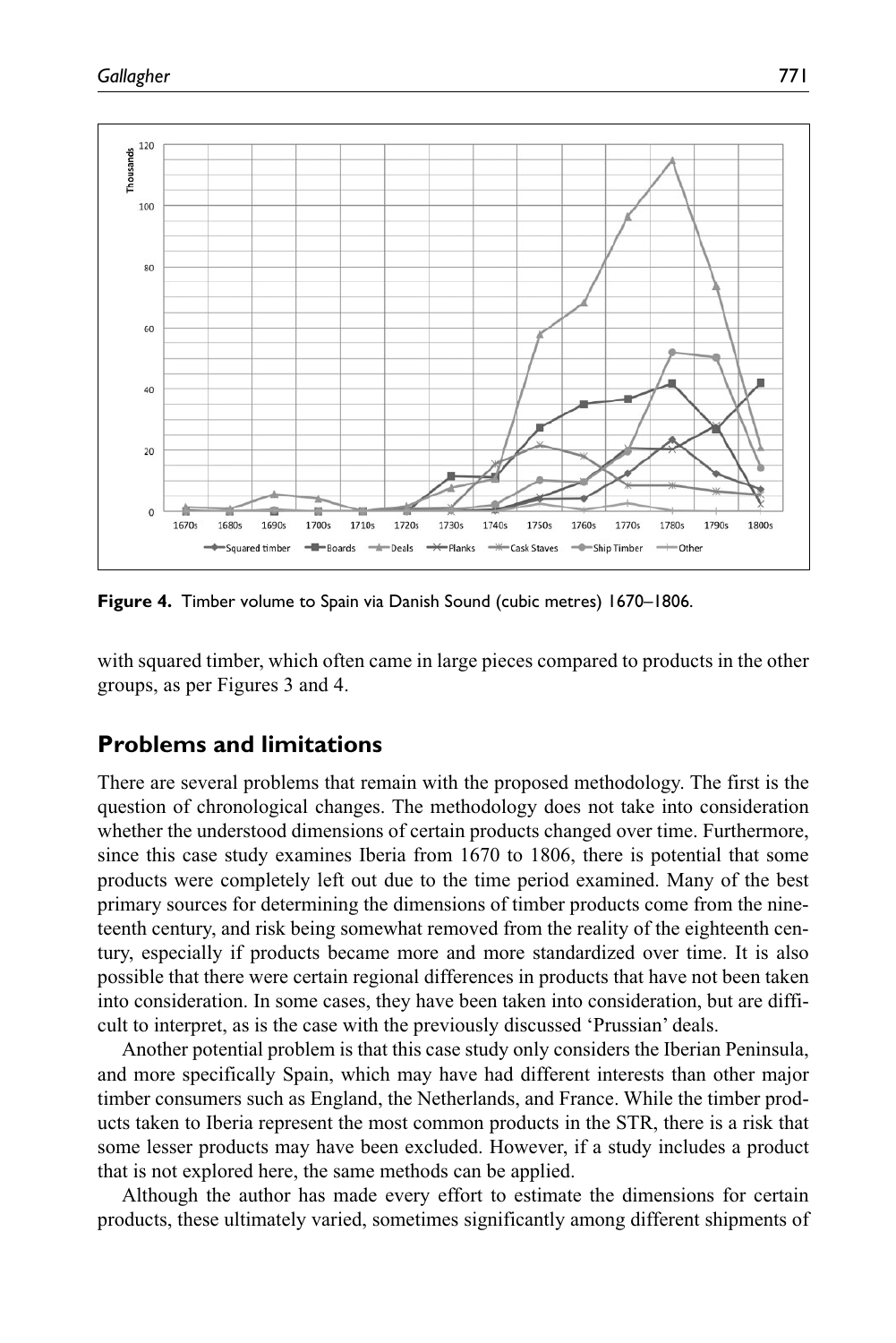the same product. It was decided that it was better to underestimate than to overestimate, so when in doubt estimates were kept low. As a result, the methodology presented in this article remains purely a way of estimating the volume of timber products that passed through the Danish Sound and should not be taken as empirical fact.

Perhaps the greatest strength of this methodology is its flexibility. Products can be added or removed, and dimensions for calculating volumes can easily be changed. The best effort was made to make this estimate as accurate as possible since the author's study focuses solely on timber. Nevertheless, due to the spatial and temporal generalizations it involves, it should be considered more effective for larger datasets than for smaller ones where more precision is required.

# **Conclusion**

Calculating the volume of timber products has been a great challenge for historians trying to interpret the data in the STRO. Most products were recorded in weights or volumes. These values have their own challenges, particularly regional differences in weights and measures. Timber does not fit in with other products because it was usually recorded in pieces and is therefore often left on the fringes of historical studies of the STR. However, the majority of timber products in the Sound Toll Registers implied certain cuts of wood with a predictable range of dimensions, so careful identification and research of these products yields a feasible estimate of volume that can be backed by historical and archaeological evidence. Using a good volume estimate, one can also arrive at weight, which allows timber to be combined with estimates of other products that have been proposed by authors such as Werner Scheltjens. While there are still issues with the methodology proposed in this article, it is likely the best way to estimate the volume of the timber trade represented in the Sound Toll Registers, and may therefore interest historians studying this traffic as well as environmental historians concerned with the impact of human demand on the world's forests.

#### **Acknowledgements**

The author thanks Ubo Kooijinga of Tresoar for providing the complete tables from the Sound Toll Registers Online, and Arne Solli of the University of Bergen for his instruction and input on coding the database.

#### **Author biography**

Nathan Gallagher has a BA in History from Indiana University and a Masters of Arts in Nautical Archaeology from Texas A&M University. He is currently engaged in a pre-doctoral Marie Curie fellowship in early modern history, which forms part of the European Union FP7 project 'Forest Resources for Iberian Empires: Ecology and Globalization in the Age of Discovery (ForSEAdiscovery)'.